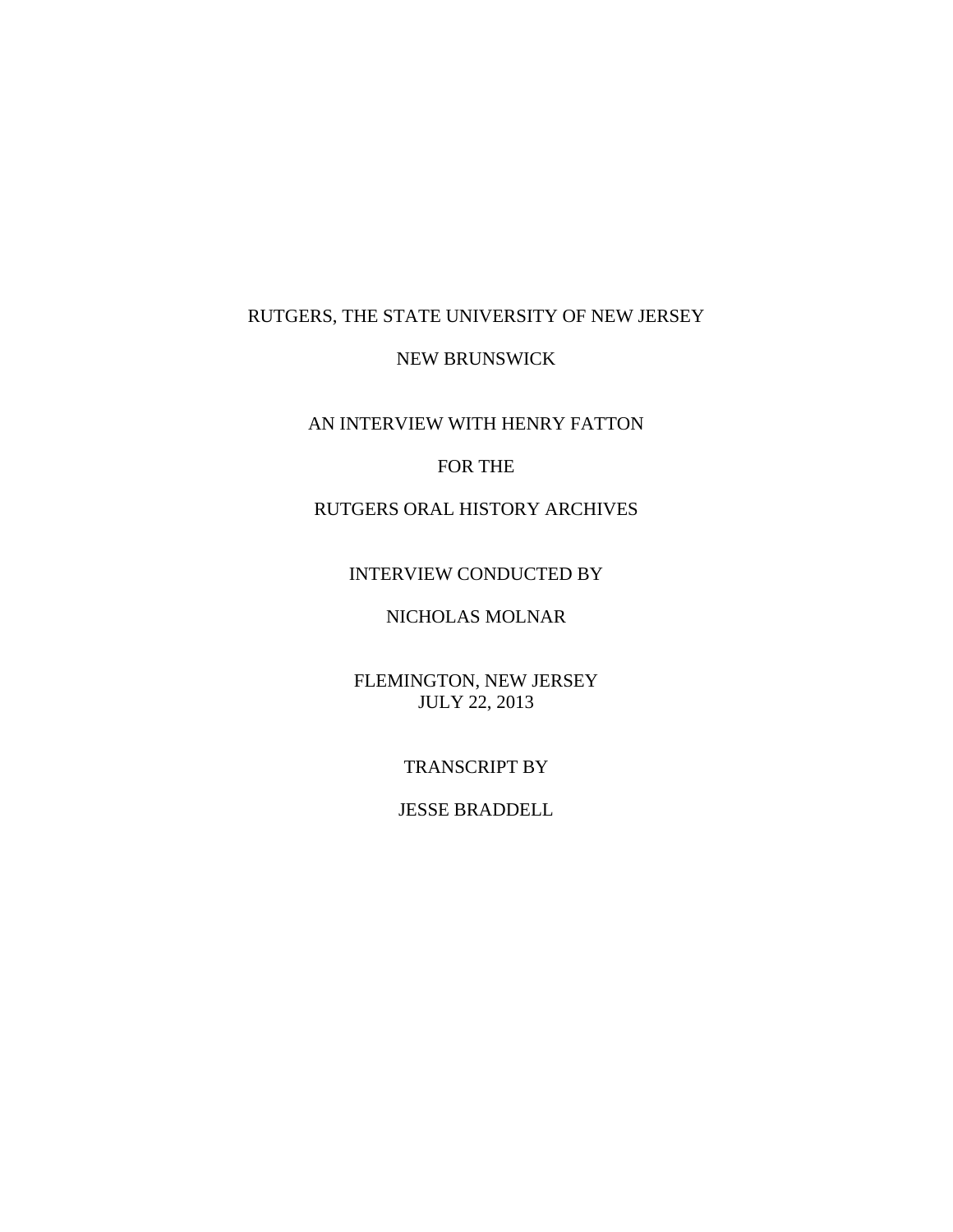Nicholas Molnar: This begins an interview with Mr. Henry Fatton on July 22, 2013, in Flemington, New Jersey, with Nicholas Molnar. Thank you, Mr. Fatton, for having me here today.

Henry Fatton: My pleasure.

NM: Could you tell us where and when you were born?

HF: I was born on the Eastside of Manhattan on June the 2nd, 1922.

NM: Okay. Before we get into your background, I just want to learn a little bit about your family background. Could you tell us about your father and what you remember about him?

HF: My father and mother were both born in Rosebank, Staten Island. My father, I always thought his grandparents came from France, but, then, I found out later that it might have been from Switzerland. My mother's family came from Ireland. At one time, I visited Ireland, tried to find relatives, but I couldn't. Anyway, they were raised in Staten Island and, when they got married, they moved to Brooklyn, New York, or Manhattan, New York, where I was born. Then, they moved to Brooklyn, where I lived until I was thirteen.

NM: Do you have any siblings?

HF: No, I'm the only one.

NM: Okay.

HF: When they had me, they said they couldn't do any better, so, they quit. [laughter]

NM: Tell us about your earliest memories in New York City.

HF: Well, the earliest memory I have was in Manhattan, in New York, and I guess I was about five or six. We lived across the street from Bond Bakeries. I could smell them cooking bread or whatever it was. It was such a lasting impression. I've never forgotten that. Then, somehow or other, they moved to Brooklyn, or I moved to Brooklyn. I lived with my godmother for five or six years. My father and mother worked in New York. My father worked on the ferry boats. My mother was a change operator on the BMT [Brooklyn-Manhattan Transit] subway line. When they moved to Brooklyn, I didn't live with them. I attended the Catholic school, Our Lady of Lourdes, in Brooklyn until my mother had a discussion with the nuns about [how] I was out of the parish and she should be paying more and I guess she couldn't afford it. So, then, I moved back with them for four or five years. I don't remember too much about that, except I lived in Brooklyn. I played ball in the streets, like many kids did at that time. They played punchball and whatnot. Then, I got sick. I had stomach trouble and my mother sent me to live with some friends up in Higginsville, New Jersey. It's outside of Three Bridges. [Editor's Note: Three Bridges, New Jersey, is a community within Readington in Hunterdon County.] It's a small community. It's not a city or a town; it's just a community. I lived there and I stayed with my friends until I graduated from high school, when I joined the Navy. So, I really didn't live too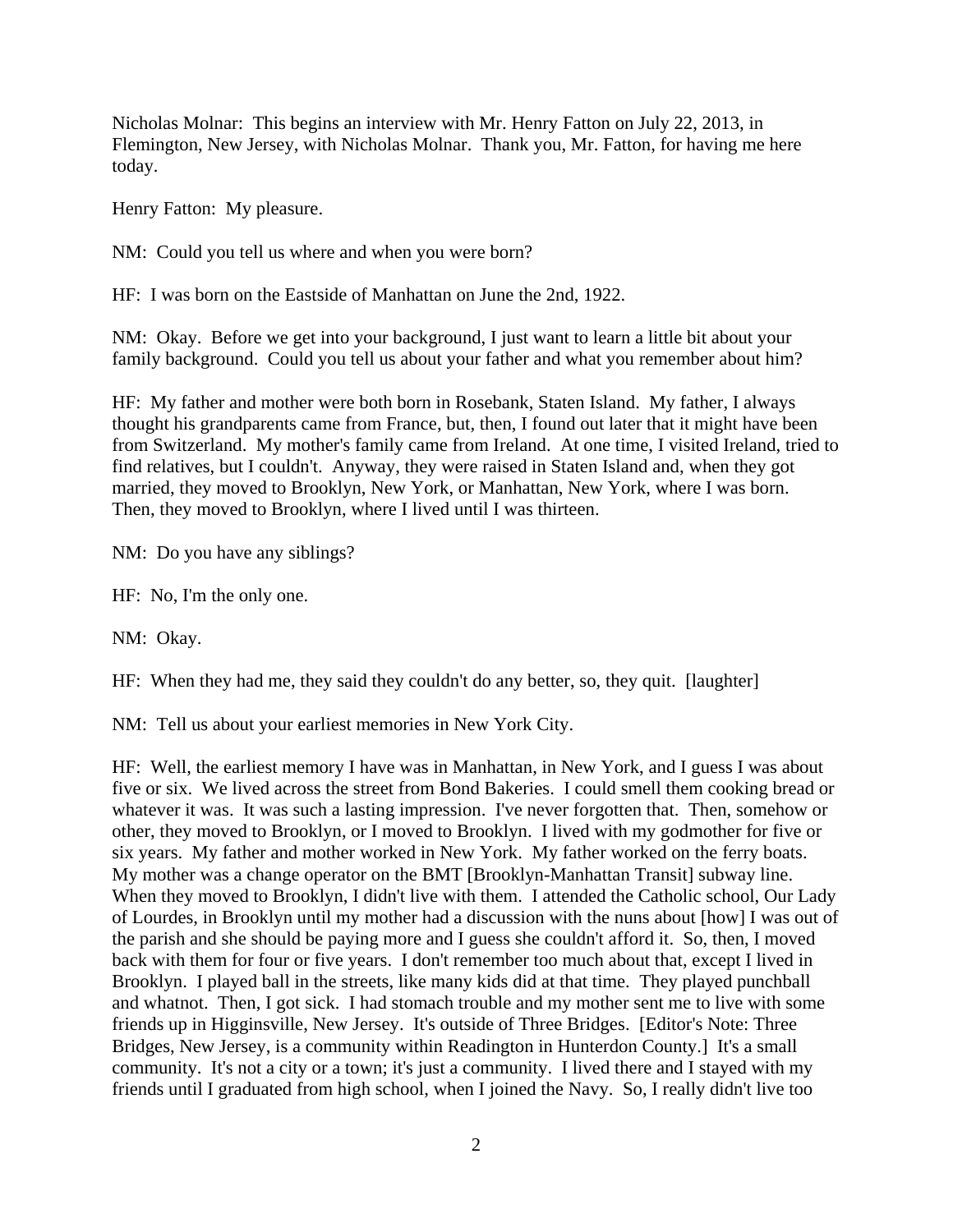long with my mother and father. Of about thirteen years, maybe I lived with them, maybe, six or seven years at the most. So, I don't know too much about my mother and father, other than they came to visit once in a while. When I was in the Navy and the war broke out, I didn't know my mother had died until the month after. She died in January of 1942. At that time, I was in the South Pacific on a carrier and the mail was kind of slow getting to wherever we were. So, I didn't know about that. Anyway, I can remember going to school in Brooklyn, at a public school, and it was fun. I enjoyed my time in Brooklyn. Of course, in those days, it's a little different than it is today. That's about it, as far as I can remember.

NM: Did you have any aunts or uncles in the area?

HF: Not in that particular area. I had a few uncles in Washington State, four uncles in Staten Island. My father was one of five brothers, no sisters. My mother had a sister who lived with her for a while. Then, she moved to California. The uncles, I knew all of the uncles. I'd visit with them from time to time. So, I did know them. They're all dead now, of course. They all lived to be in the eighties, I guess, except the youngest one. He died young.

NM: When did you move from Brooklyn to Three Bridges, that community?

HF: Yes, when I was thirteen.

NM: Okay.

HF: So, it had to be in 1935.

NM: Okay.

HF: About that.

NM: Okay.

HF: So, I attended the Three Bridges grammar school, seventh and eighth grade. I graduated from there. I went to Flemington High School, which, after 1956, was no longer Flemington High School. It became Hunterdon Central Regional High School. [Editor's Note: Hunterdon Central Regional High School serves the towns of Delaware, East Amwell, Flemington, Raritan and Readington. It is located in Flemington.] The high school has a reunion every year in Florida for anybody that went from 1927, when it started, to 1956. However, I think this past February was the last year that we're going to have a reunion, mainly because so many of the people that did attend that school have since died or been too ill or too difficult for them to travel, although a lot of them do live in Florida, but it was a great time to go visit. I have children living in Florida and grandchildren, so, it was a two-way deal for me, to go visit my old classmates, plus, my children.

NM: What type of community was Three Bridges at the time?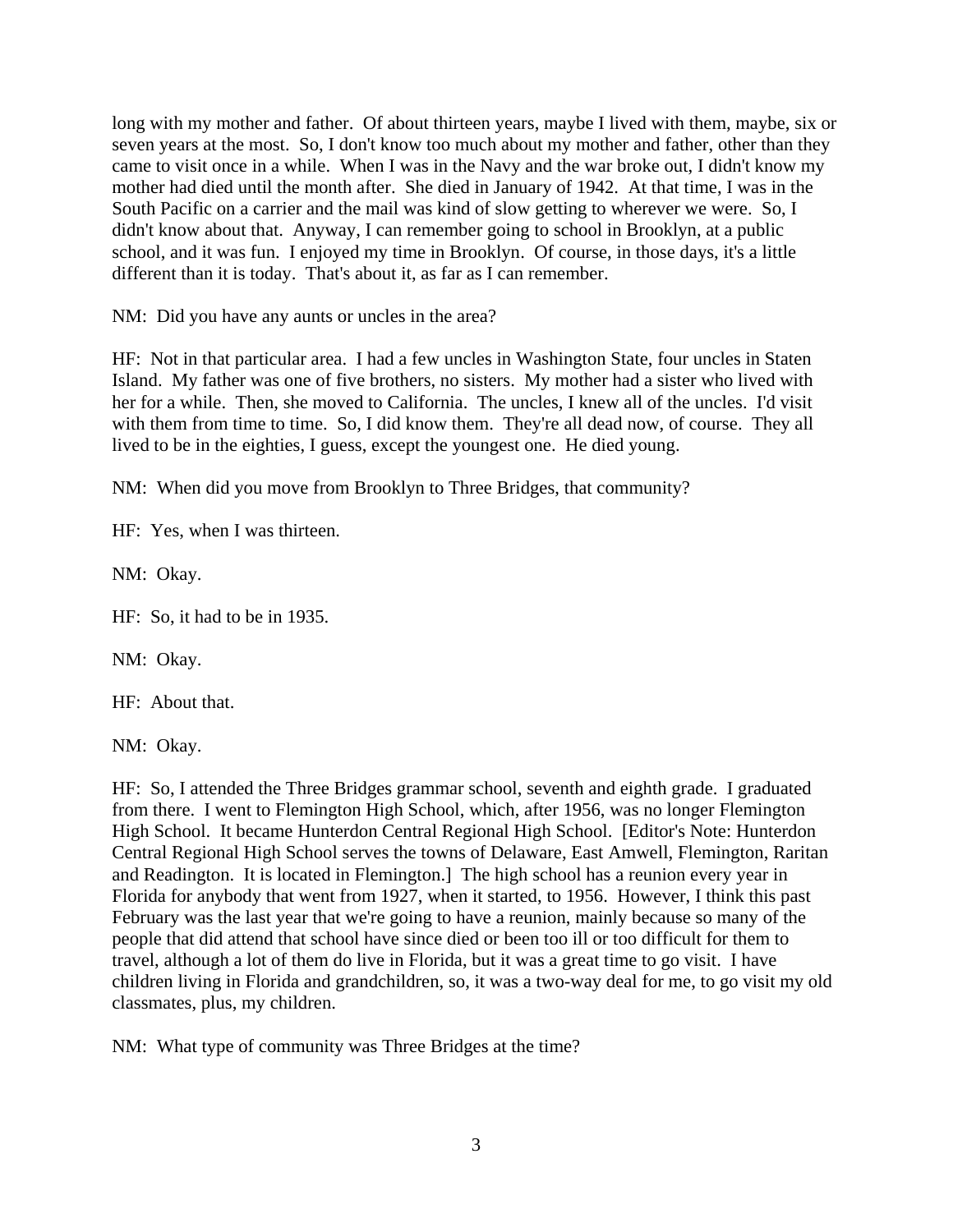HF: It was mostly a bedroom community. There was a farm next door to us. The farmer milked the cows and took care of cows. Other farms around were bigger farms that might have been wheat growing and some of them had--it was really a farming community with a few houses, where we lived. The house next door was a Hungarian boarding farm. People from the city would come out for the weekend or for the summer and stay there. They had a tennis court, which I used more than some of the people that are coming to visit. Another young fellow that came out there every weekend with his parents, I got to be quite friendly with. He was the oldest friend I had and, unfortunately, he died about a year ago, but he had since moved to outside of Three Bridges and lived there with his eight children. We kidded around, because I had seven children, he had eight. He outdid me, but he really didn't, because we had eight. One died in the sixth or seventh month. So, we were friendly for a good many years, Ted Skoults and his wife still lives in the same house in Three Bridges, but Higginsville was just a community. It was no real city of any kind, although the Jersey Central Railroad stopped there. There was a train stop there. When I was in school, I used to board that train and ride to Flemington to play ball and that was my way to get to Flemington, since I couldn't drive and I wasn't old enough to drive.

NM: As a teenager, growing up in that area, did you participate in any sports or Boy Scouts?

HF: Well, I tried out for a lot of things, but I didn't make the team. I tried out for basketball. Well, I lived in the country, in Higginsville--I'd never even seen a basketball until I got to the high school. I guess I didn't make the first cut. I tried out. I didn't try out for football. I only weighed 110 pounds. I was the waterboy for one year. I tried out for the baseball team. I didn't make that, but I did try out for the tennis team, which I was on the tennis team in my senior year, but I played a lot of, not varsity sports, but inter-class sports. After graduation, I played a lot of the softball. That was what I played mostly.

## [TAPE PAUSED]

NM: We can pause it.

HF: No, I'm fine.

NM: As a teenager, did you have any jobs?

HF: Well, I cut grass for some of the neighbors when I was growing up, of which I got twentyfive cents an hour, which was not a lot of money, but it was a lot of money to me, because I didn't have any other means of income. When I was in high school, or a senior, I was a commercial student and I was offered a job with a company in Flemington, if I'd come to work after school, which I agreed to do. On the first day I went down there, the owner says, well, he changed his mind. He'd wait until after I graduated from school. When I graduated, he changed his mind also. He didn't need any help. So, I didn't have a job. So, after graduation, I tried getting jobs locally, which there wasn't--it was still part of the recession at that time, or Depression. [Editor's Note: The Great Depression began with the stock market crash on October 29, 1929, and lasted up to the beginning of World War II.] I went to New York and stayed with my mother and father, where they still lived in Brooklyn, and went to different employment agencies looking for jobs. The height of everything was when, one day, my mother decided to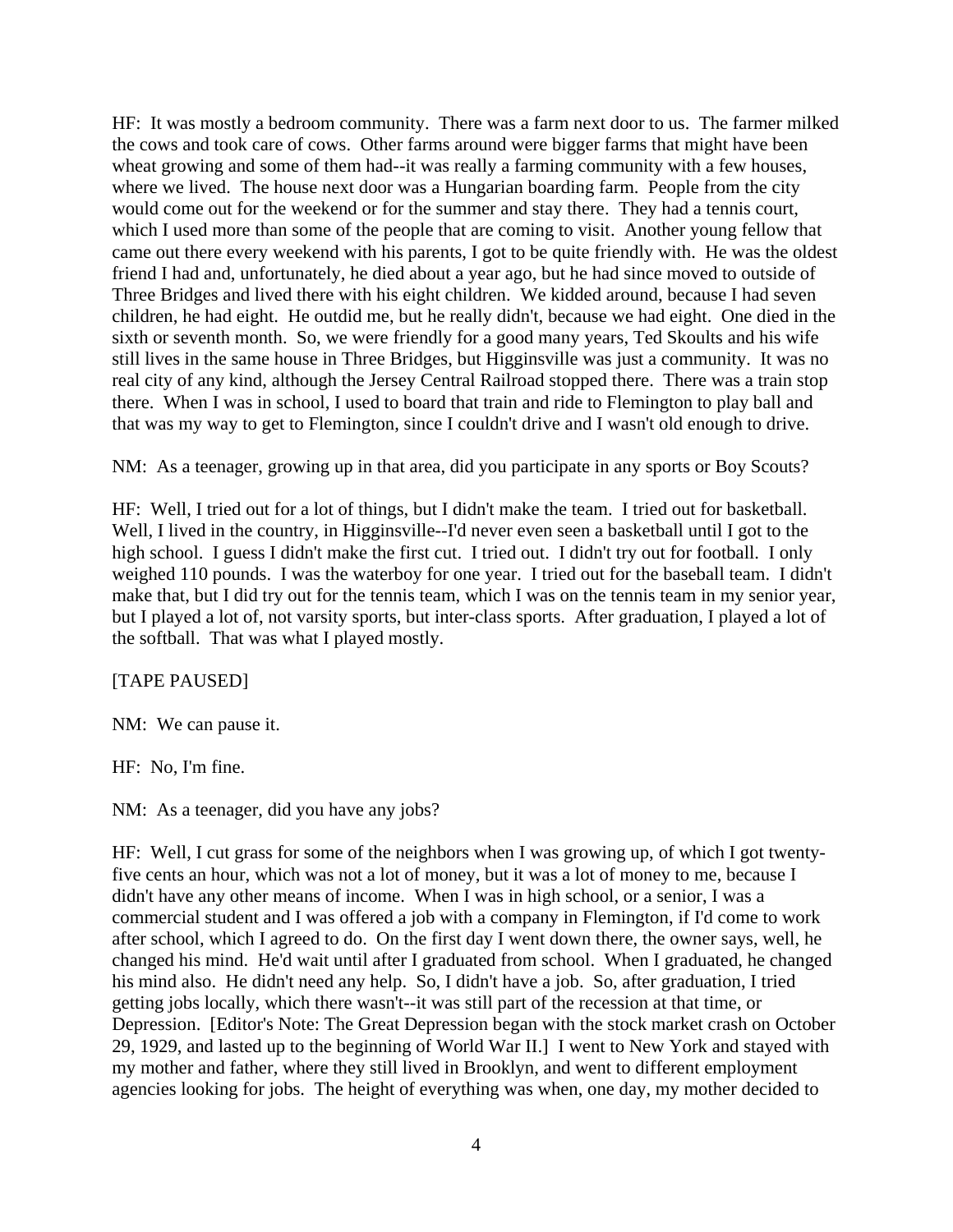go with me looking for a job. If you knew how embarrassing that was--at the time, it didn't seem to have bothered me, but, as I looked at it, years later, I thought that would be the last thing I'd want to do with my children. Anyway, after that, another day, I went into New York, I said, "I think I'll join the Navy. I always wanted to join the Navy." So, I stopped in at 90 Church Street, which was where the Navy recruiting office was. I signed the letter of intent, but I had to get my mother's permission. I was eighteen, but, in those days, I guess you had to get your mother's permission. She had to sign away your [rights]. So, when I went home that night, she says, "Well, did you get a job today?" and I said, "Yes, I got a job, but you won't like it." She said, "What do you mean?" I says, "I joined the Navy." Well, she kind of blew her top a little bit. When my father came home, I could hear them talking about it all through the night. In the morning, she said, "We've talked it over and we agreed I'll sign the papers, if you do me one favor." I said, "What's that?" She says, "Don't get any tattoos." "Well, that's no problem. I won't get any tattoos." So, she signed the paper. I took the paper back to the recruiting office and they said they would call me. At that time, they would do any calls about every month or so. Two months later, in September, they called me and that's when I went to join the Navy. I was on active duty. I had signed up for six years, which is what the duty was at that time. So, I really had no work experience, other than cutting grass, which is not much of an experience.

NM: You said that you were looking for jobs. What types of positions were you looking for?

HF: Oh, I was a commercial student and I was [taking] shorthand and bookkeeping. In the Navy, I was a yeoman, which was the secretarial and the administrative part. After I became second class, I would be called up for court-martials and would take testimonials at courtmartials. That's what I did, but, when I got out of the Navy, I didn't pursue that. My father-inlaw, I had gotten married during the Navy and the girl I married, her father owned a five-and-ten in Flemington. So, he asked me to come to work for him. So, I went to work for him, I guess fourteen years, when I decided I had enough. I wasn't making enough money to support seven children. So, I joined Equitable Life Assurance. They made me a life insurance and health insurance salesman, of which I worked for, like, thirty-five years.

NM: Okay. Was this September of 1941 when you joined the Navy?

HF: No, 1940.

NM: Tell me what happened after your mother signs these papers.

HF: Well, they weren't very happy, but I guess they eventually learned to live with it. My father never had much to say about it, so, I didn't really know how he felt. After I finished boot camp, I had maybe a few weeks' leave. I went home and visited with my parents and my uncles and aunts and whatnot. Then, I was transferred to California to go to school. In school, was a fourmonth school, the first month, you studied signaling, communications, radio, yeoman's duties. I was put in the radio class, which I didn't like to begin with. Before they assigned me to the class, they said, "Anybody doesn't like the assignment, raise their hand." Well, I was eighteen years old and in the Navy, away from home the first time--I wasn't going to stick my hand up and be an oddball. So, I accepted what they gave me. I graduated from radio school. I can remember, there was thirty-two guys in the class. I was twenty-eighth, so, I wasn't very bright as far as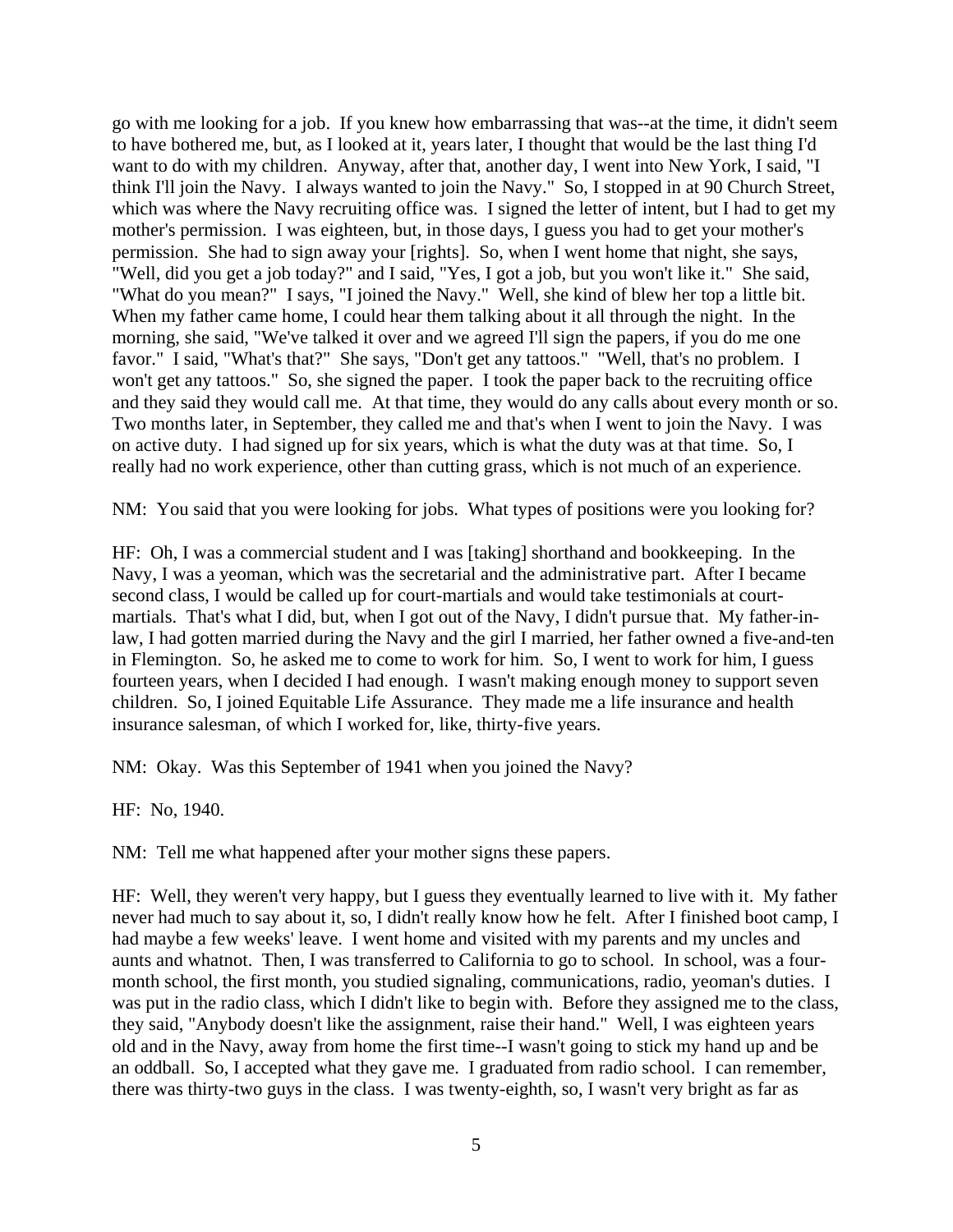being a good radioman, but I did graduate. When I graduated, they said, "You can request what kind of a ship you want." Well, in the harbor in San Diego, this aircraft carrier came in and out. It was the USS *Enterprise* and the rumor, or scuttlebutt, was that it was going back to the East Coast. So, I thought, "I'd like to have that, duty on that ship." So, I put in a request that I be assigned to an aircraft carrier, the *Enterprise.* [Editor's Note: The USS *Enterprise* (CV-6) was an aircraft carrier that was in service from 1936 to 1947.] Well, a week or so later, I was assigned to the USS *Lexington* (CV-2), an aircraft carrier. It wasn't going to the East Coast. It went to Pearl Harbor, and we lived there, but it was a ship that I loved and I had a great time on. It was wonderful. I was very happy to be aboard the ship. While I was on the *Lexington,* I told my division officer that I really didn't want to be a radioman. I did stand radio watches for a couple of weeks. So, he reassigned me as a yeoman, a yeoman's striker, in the Captain's office, which I did, and then, eventually, I was assigned to the communications office and, when the ship was sunk, I was in the gunnery office. [Editor's Note: The USS *Lexington* (CV-2) was launched in 1927. During the Battle of the Coral Sea, it was hit by two torpedoes and three bombs. The carrier was abandoned and sunk on May 8, 1942. It was the first American carrier sunk in World War II.] So, we stayed on that ship for fourteen months before it was sunk, but it was some of the happiest days of my life, pre-war. Pre-war, after inspection on Saturday morning, if you didn't have the duty for the weekend, we would go ashore to Pearl Harbor, or not Pearl, but to Honolulu, where I had a locker club. We kept civilian clothes in the locker club, and tennis clubs and whatnot, tennis. Then, we'd go to Waikiki and spend the weekend out at Waikiki. We went to dances at the YMCA in Honolulu. We had a great time. It was great to be young at that time--eighteen years old and you're living on Waikiki Beach for the weekend. You went to dances with all these gals that lived in Honolulu, some white, some Filipino, Japanese, some Chinese, didn't make any difference to me. They were women--that's all I cared about. They were very friendly and they were very nice. While I was in Honolulu, at one dance, I met two fellows that I knew from high school in Flemington. There were at Hickam Field in Pearl Harbor and they were in the Army. So, they invited me to come back to visit them at Hickam Field, which I did, the following Sunday. So, while I was leaving there, I told them, "How about come out onboard ship next Sunday and I'll show you around the ship?" They agreed to that. Unfortunately, we never got to that point, because I didn't know it, but the ship left on Friday. We were taking Marine fighters to Midway and, on Sunday, two days later, Pearl Harbor was attacked by the Japanese. [Editor's Note: Pearl Harbor was attacked on December 7, 1941.] So, they wouldn't have come anyway, because they were attacked at eight o'clock in the morning. So, that's where we were at that time, but Pearl Harbor, before the war, was wonderful. There was only two hotels on Waikiki Beach, the Halekulani and the Royal Hawaiian. My wife and I visited there about ten or fifteen years ago and there must've been thirty hotels on the beach. It wasn't the same, but Hawaii was still an ideal spot to visit. Have you ever been to visit?

NM: No.

HF: No? You should go. [laughter]

NM: Prior to the attack on Pearl Harbor, what was the scuttlebutt going around regarding the Japanese? Was there a concern?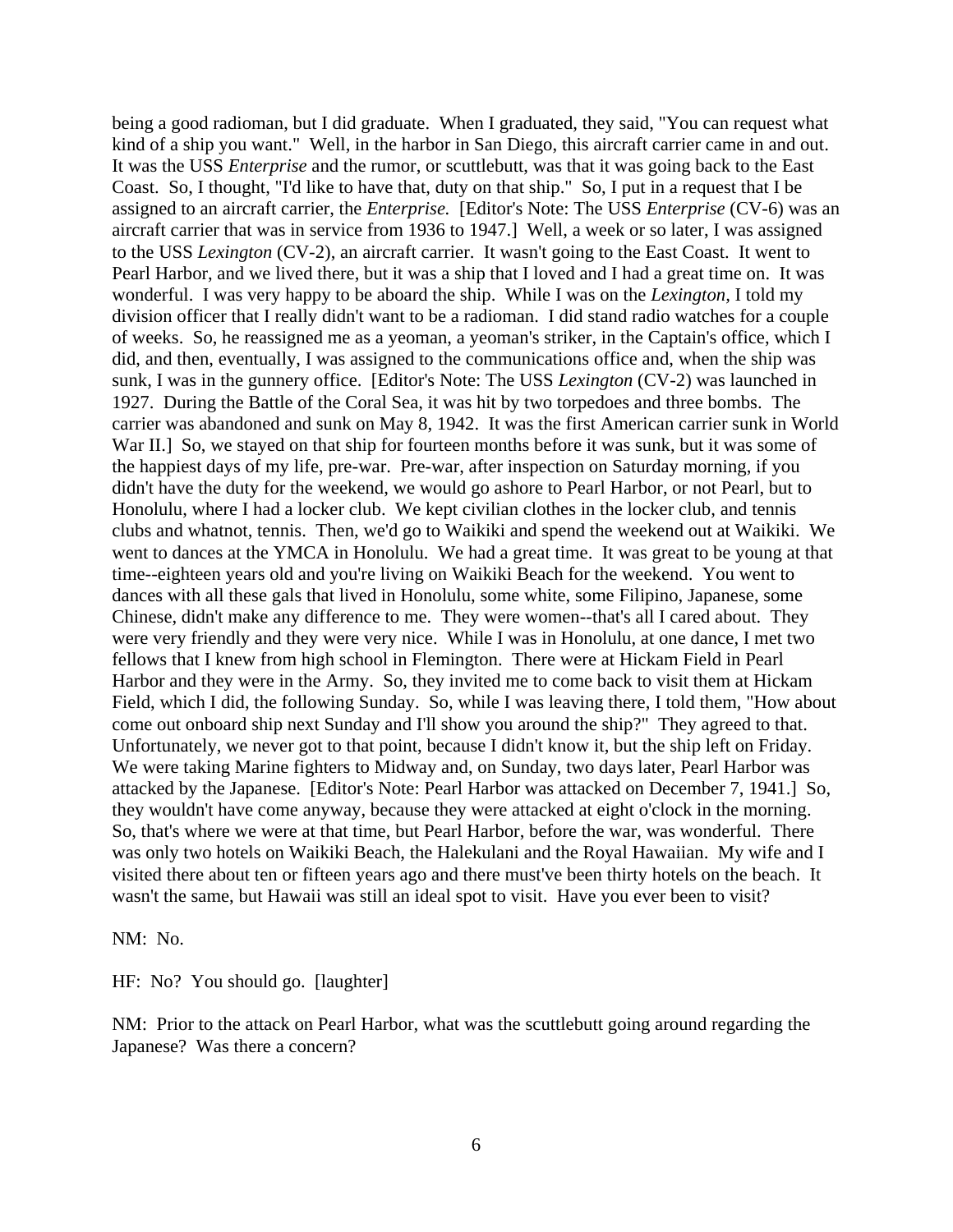HF: Yes, I think there was. Before the movies at night, we would have movies on the flight deck, on the hangar deck, and we would have pictures of Japanese aircraft, to identify the different types of planes they had. So, there must have been some kind of a feeling that you must learn how to identify these Japanese planes.

### [TAPE PAUSED]

HF: Okay. So, with the exception of the planes that they were showing, there wasn't too much concern for the average sailor; I mean, what the officers knew and what they did, well, totally different.

NM: Okay. You were a yeoman striker at this point. What were …

HF: My duties?

NM: Your duties, exactly.

HF: Well, my duties in the Captain's office was keeping all the records of the crew and preparing the plan of the day that would be sent out to all around the ship. When I was transferred to the communications, in the radio shop, you did the same thing, within that particular division; then, when I was transferred to the gunnery office, did the same thing there, keep a record of who was standing watch, who was doing [what], just regular clerical duties. In addition to that, you did your regular duties. While I was in the Captain's office, I manned the Captain's telephone on the bridge. That's where I was when the ship was attacked and we were sunk. I was on the bridge when the radioman came in with a radiogram to tell me, the Captain, that, "Hostilities with Japan started this morning. This is no drill." So, I was one of the first persons to know that, outside of the radioman, that we were attacked. It was generally just office work and whatever was required of somebody working in an office. It was not very glamourous, but your duties, like on the bridge or on the gunnery--when the ship was sunk, I was on a gun crew, a twenty-millimeter gun crew, on the rear of the stack. I could see what was happening all around me. I could see the torpedo planes and the bombers coming over and seeing them drop the bombs. I wondered, "What am I going to do if one comes down toward me? Am I going to be able to stand here or do I jump over the side?" I didn't do either one. I just stood there, manning the phones. I saw the torpedoes coming towards the ships and I knew that we were going to get hit. I could feel the blast of the torpedoes when it hit the ship. The official word was, there was two torpedoes, but I saw three torpedoes coming. Whether one was a dud or one went under the ship, I don't know, but there was three coming toward the ship. The rest of the torpedo planes were shot down. The bombing planes, they dropped the bomb on top of the stack, which is where I was. I was below the top. It killed all the people up on top of the stack, who were manning fifty-caliber machine guns. They were all killed, including a good friend of mine, worked in the gunnery office with me. The bomb that landed on the gun crew, on the portside, which was manned by Marines, killed all the Marines on that port[side]. We only lost about 140 men totally, which was unusual. I think that's what the official count was.

NM: On the *Lexington*, when the officers were informed that Pearl Harbor had been attacked, you were on the bridge.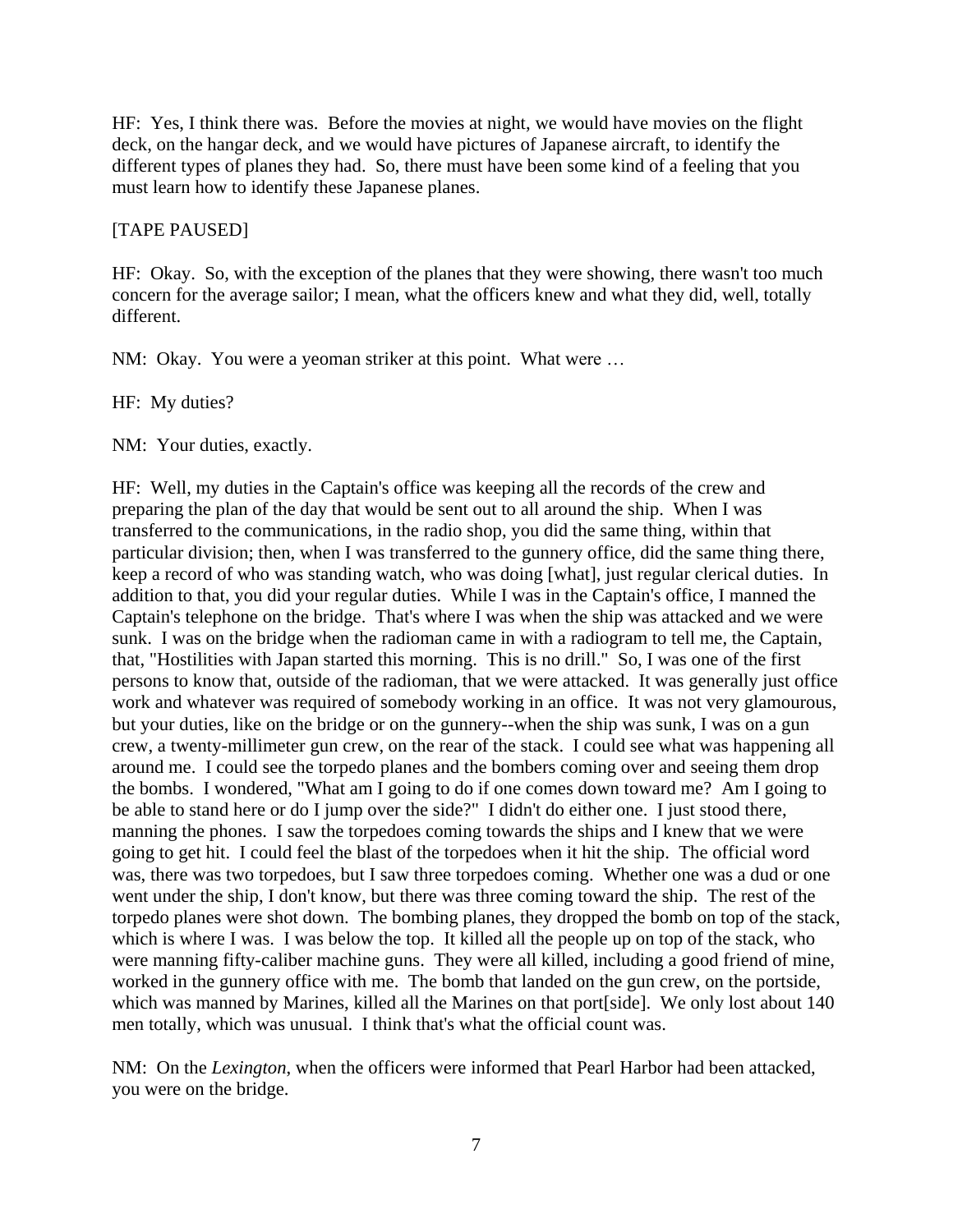### HF: On the bridge.

NM: Can you talk about that day? The *Lexington* was out in the Pacific.

HF: Yes, we were on our way to Midway, carrying these planes. When the Captain got the word of Pearl Harbor, he launched the planes; we were, like, five hundred miles from Midway at the time. We turned around, headed back toward Pearl Harbor, looking for the Japanese. We went to war duties then. Everybody had their official stations that they went to. It was not--you paid more attention to what was going on, I guess, than you would normally do. We came back in--we didn't find the Japs, by the way--we came back in to Pearl Harbor the following Saturday. The *Nevada* [(BB-36)] was in the channel, beached. A lot of the ships were burning and some were sunk. Most of the crew stood on the flight deck looking at everything. I was up with the rest of the crew, but I was crying, looking at what happened, and remember how many people were killed at that day. [Editor's Note: 2,403 Americans were killed during the attack on Pearl Harbor.] We tied up near Pearl Harbor, loaded up with ammunition and food and supplies. Then, we left the next morning out to sea. We left and I guess we went out, we're like fiftyseven days without coming back to port. At that time, it was the longest sea duty for a ship in the Navy without coming back to port. We did come back to Seattle, I guess sometime maybe in January, for a few days. Anyway, I think it was maybe January or February, back then. Anyway, we were back in the South Pacific, where we stayed most of the war. We made two or three different attacks on different islands that the Japanese held, by planes only. We never saw any Japanese. We never saw any Japanese. I never saw a real Japanese until long after the war. I guess, in the Navy, unless you're eyeball-to-eyeball, and our ships didn't see their ships. So, the day, May the 7th, I think it was, it was the start of the Coral Sea battle. We lost a couple of ships. One was an oil tanker and I forget what the other one was, but, on May the 8th, we launched our planes looking for the Japanese, which were two or three hundred miles away. In the meantime, they had sent their planes to attack us. So, neither one saw each other. We were, like, two hundred miles away. We damaged--I don't think we damaged or sunk one of their ships--but they sank us. We operated with the *Yorktown,* which was with us in our group. The *Yorktown* was sunk in Midway, the following month, but we had lots of ships working with us, so, when the ship was sunk, they say they didn't lose a man, even though a lot of the men jumped over the side when they were told to abandon the ship. I didn't jump over the side. I wasn't about to jump in the ocean. I climbed down a line to a destroyer, which was alongside fighting the fire. [Editor's Note: The USS *Yorktown* (CV-5) was an aircraft carrier that was launched in 1937. It was sunk after the Battle of Midway, which occurred from June 4 to 6, 1942.] From that ship, I was transferred to a cruiser, the USS *Portland* [(CA-33)]. It took me back to Tongatapu, an island where we loaded up on troop transports to come back to the United States. [Editor's Note: Tongatapu is an island that is part of the Kingdom of Tonga archipelago in the Pacific.] We got back to the United States at the time the Battle of Midway started.

NM: Okay. You mentioned that your battle station was a twenty-millimeter gun mount.

HF: Right.

NM: What were your duties at that battle station?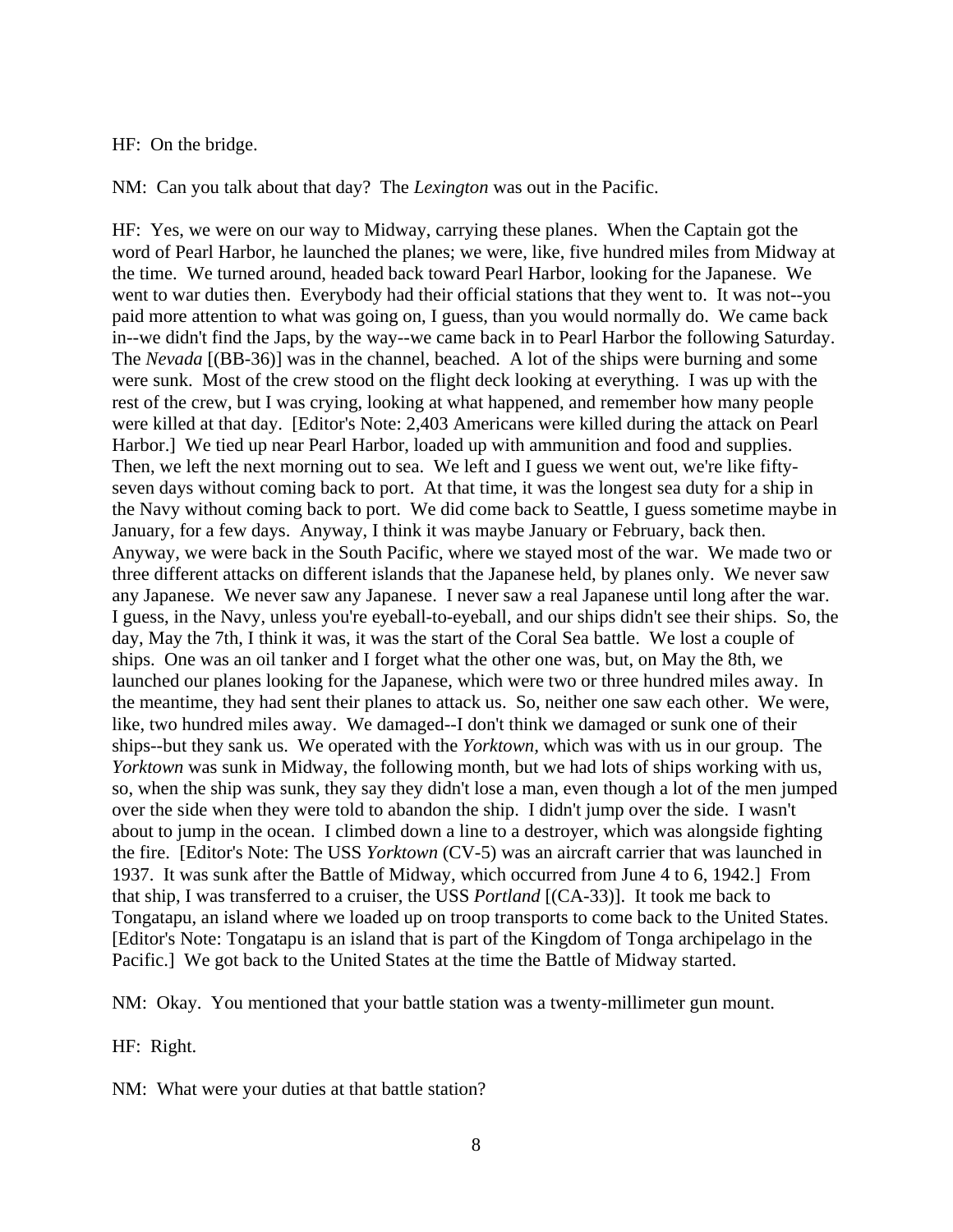HF: Keep the guns supplied with the ammunition.

NM: Okay.

HF: We had spare ammunition near the gun station. So, as the gunners would empty their guns out, I would help them and take any orders that we got, because I manned the telephone.

NM: Okay.

HF: Direct contact where the gunnery officer was giving you orders. That was my job. It wasn't a big job, but I had to be there.

NM: Was that always your battle station?

HF: No, my battle station, originally, had been on the bridge, until I got transferred to this other department.

NM: Okay.

HF: On the bridge, coming in and out of port, I manned the engine room telegraph, where you flipped the "full speed ahead" or "engine stop." You gave the engine room the orders of what to do, or you're the Captain's talker and you talked to different parts of the ship. That was what my main duties were for, like, most of the fourteen months. It was only the last month or so that I was on the gun crew.

NM: Can you talk about your experience on the *Lexington* during the Battle of the Coral Sea? You mentioned that airplanes were attacking you.

HF: Right.

NM: I am assuming that since you are in an antiaircraft gun mount, you are probably shooting them down.

HF: Yes, that's right. I don't know, I suppose they hit some; I couldn't follow the ships once they flew over us there. We were in the rear of the stack, so, I didn't see what was going on up forward. I didn't even know that the bomb had landed on top of the stack, killing all these people up there. I didn't know that until later, but I could see these bombers dropping the bombs and my one thought was, "What'll I do next?" I guess the easiest thing to do was to do nothing, which I did, because I thought about jumping over the side, but that would not be too good. [laughter] Whether you'd ever get picked up by another ship, I don't know, but that was not one of my desires.

NM: Talk about when the ship was hit and what happened.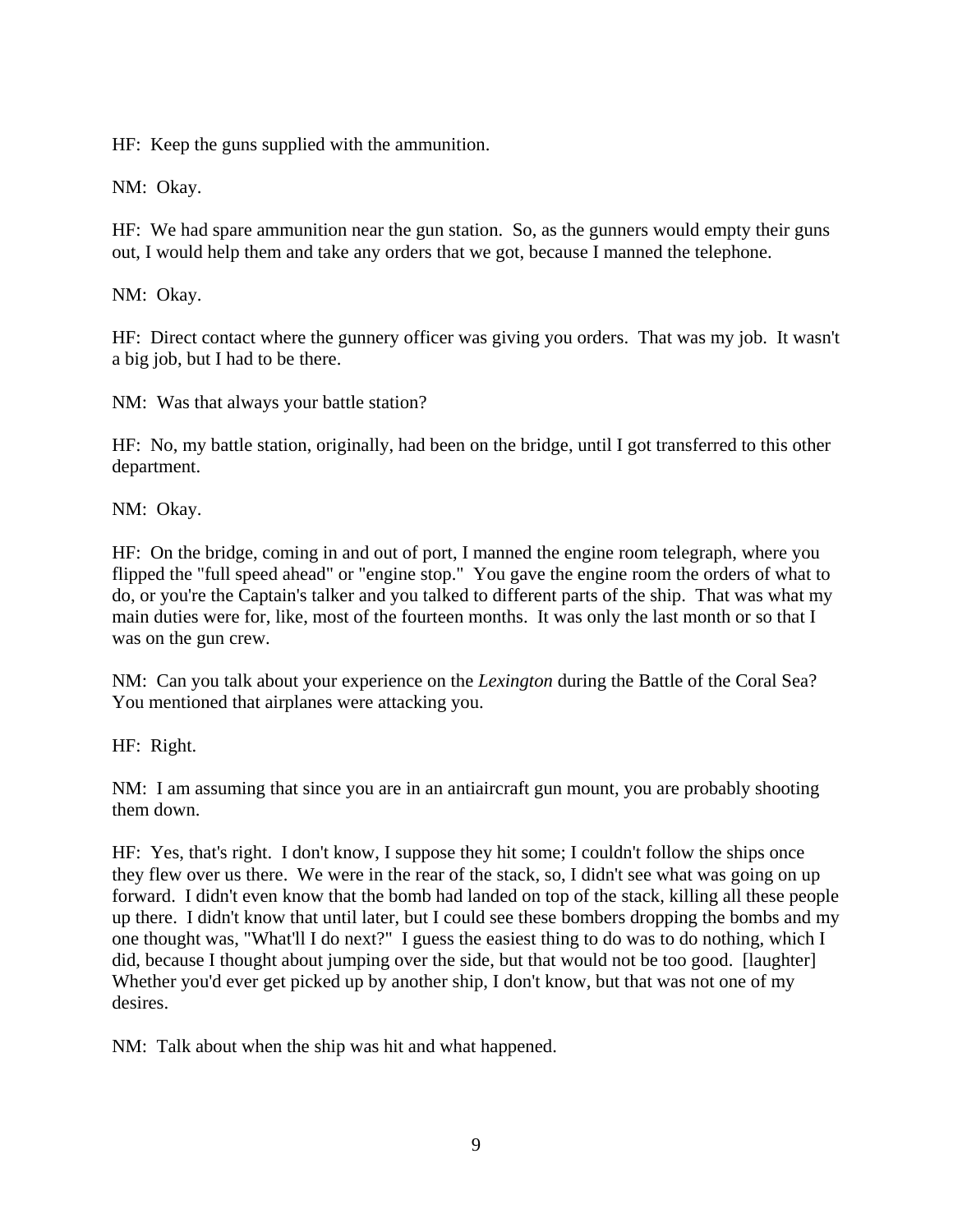HR: Okay, when the ship was hit, it had a list of seven degrees. We could not take planes, take on any planes, because it wasn't level. Well, some of the planes were still attacking the Japanese, so, they weren't coming back yet. The men below decks were fighting, emptying the water out of the ship, trying to get it on an even keel, which they finally did after about an hour. An hour or so later, the planes started coming back and we started landing planes. With that, even though we were on an even keel, gasoline or something must have leaked out down in the central part of the ship, start an explosion, which started a fire. They'd fought the fire for, like, two, three or four hours before they decided that they couldn't do anymore. We had two destroyers, one on the portside and one on the starboard side, supplying hoses with water to fight the fires. Our fire crew fought the fire as well as they could, but the fire kept spreading until, eventually, they didn't have enough water. I guess the fire got too much, that they had to--that's when they decided to abandon ship. Before they gave the word to abandon ship, me and my buddy went down on the flight deck and we'd just sit around, hanging around the flight deck, until they told us what to do. In the meantime, we went down to the ship's steward and got cans of ice cream. We sat on the flight deck eating ice cream until they told us what to do. When they told us to abandon ship, I decided, "I'm not ready to jump over the side yet." The first group they took off the ship was the aircraft crews, and that was on the portside, the destroyer. Then, the starboard side, they started taking off crew and I was one of the last ones to climb down that line to the ship. I wasn't about to jump in the water, I know that. If I could climb down the ship--I read later that the Captain and the Executive Officer were the last ones to leave the ship. The Captain and the Executive Officer were picked up by a motor whaleboat, or a smaller vessel, and taken to a different ship. On the ship that I was on, the *Portland,* as a yeoman, I took testimony from all the different people on the ship, which they must have had thirty or forty pages of their impressions of what happened, the officers and the enlisted both. I turned that over to the *Lexington* Historical Society in San Diego. So, they have that. I should have kept it--it might have been worthwhile, I don't know--but, anyway, it was about thirty pages. When I've been to the reunion, we've talked about different parts of the things we did. I guess about four or five years ago, they ceased having reunions, because so many of the people have either died or become invalid and couldn't travel that much. We used to have reunions all over the country. I went to one in Ohio, I went to one in Galveston, I went to one in Texas--that was Galveston--and I was going to one in Salt Lake City when my wife got sick, when we were out in a timeshare in Colorado. We never did make it to the last one, which was at Salt Lake City. They had one, one year, in Philadelphia, which I didn't know about until later. I couldn't have gone anyway, because we had seven kids and I didn't see how I could get away that easily. So, I'd missed that one, but that's where we were.

NM: When you were aboard the *Lexington*, when the ship was hit, were you able to feel it?

HF: Oh, yes, I felt the jolt. You could hear it, because we had two torpedoes, plus, the bombs that were hitting the ship. You could feel it and it didn't knock me off my feet, because I was that far away from it, but had I been on the flight deck or closer to where the torpedoes hit, I might've been knocked off my feet.

NM: After you were evacuated from the *Lexington,* you went to Seattle.

HF: No.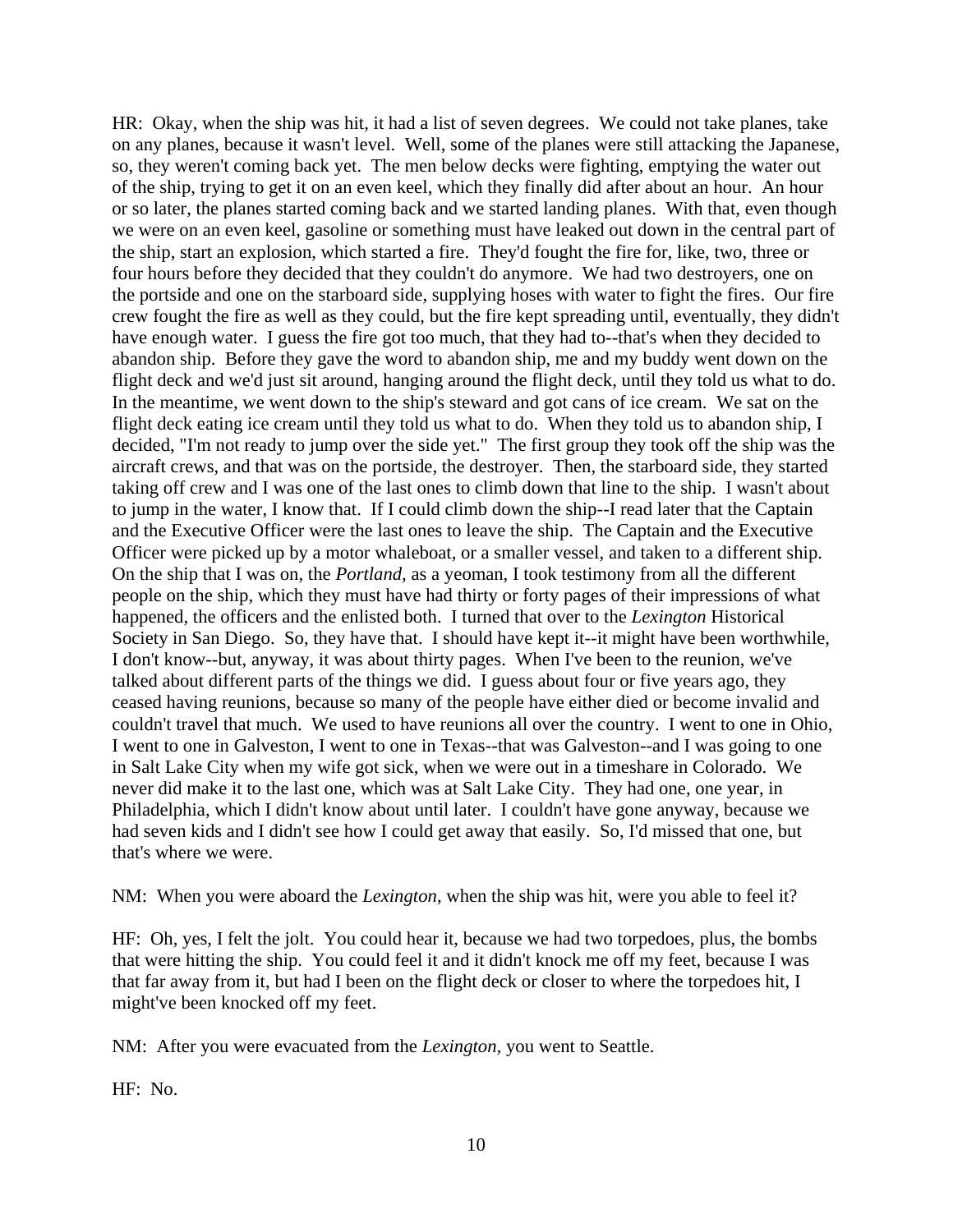NM: Oh, I am sorry.

HF: After I left, when we came back to the United States, they gave me seventeen days of survivor's leave, but, by then, you couldn't fly, because there were no airplanes. So, we rode on a train, which took five days across country. So, that meant ten days of traveling and you got seven days at home. When I was in New Jersey, I wrote back to San Diego, asking, "Could I be reassigned to the East Coast?" Well, I didn't get a reply, so, I may as well, "You'd better get back to where you were." So, after my leave, I went back to San Diego. I was there two days and they reassigned me to Philadelphia. So, in two, in a little over two weeks, I made cross-country three times by train. In those days, it wasn't a very glamourous ride in those trains, but it was the way to travel at that time. It was a lot cheaper than it is today, too.

NM: Talk about, since you were riding these trains, your experiences on them.

HF: Well, you were riding with different servicemen. The group that was going to the ship where I was on, there was about thirty guys going to that ship. Maybe ten or fifteen of them were yeomen and there's the other rates. So, I knew some of them from being aboard the carrier. So, you played cards or you read books or magazines, didn't have any TV, of course, nothing to do. If you had a radio, you were lucky if you had a radio. So, most of the time, you just talked and gabbed. There were some civilians on the train traveling, too. So, we'd get to talk to them. We were told not to tell anybody where we were going or where we had been. Onboard the *Lexington,* there was a newspaper reporter, name of Johnson, from the *Chicago Daily News*, or *Chicago Tribune,* I guess it was. He wrote a book called *The Fighting Lady* about the sinking of the ships and whatnot. I had a book, but, in our travels and in our moving, I guess I must have lost it. I don't know where it is now, but Stanley Johnson was his name. He worked for either the *Chicago Tribune* or the *Chicago Times* and he wrote a very interesting story. If you ever get a chance to look at it in some library, maybe you might find it. [Editor's Note: *Chicago Tribune* reporter Stanley Johnson wrote *Queen of the Flat-Tops: The U.S.S. Lexington and the Coral Sea Battle*, published in 1958.]

NM: When you were in San Diego, you were transferred back to Philadelphia.

HF: Yes.

NM: Could you talk about where you were transferred to?

HF: I was in the Philadelphia Navy Yard, put a ship in commission. It was called the USS *Monticello* (AP-61). [Editor's Note: The *Monticello* was originally the Italian passenger liner SS *Conte Grande* that was acquired by Brazil in 1940. It was then bought by the United States, converted to a troopship and used as a transport during the war from September 1942 forward. It was decommissioned and returned to Italy in 1947.] I was on the pre-commissioning detail. I was there when it was commissioned in May of '41. I was on the ship for fourteen months. We hauled troops all over the world almost. We'd go, made two or three trips to Africa, Casablanca- -we were in the second wave in Casablanca--the Mediterranean, to Oran. One trip we made--we were stationed in Staten Island. My wife, who was not my wife at the time, she was my engaged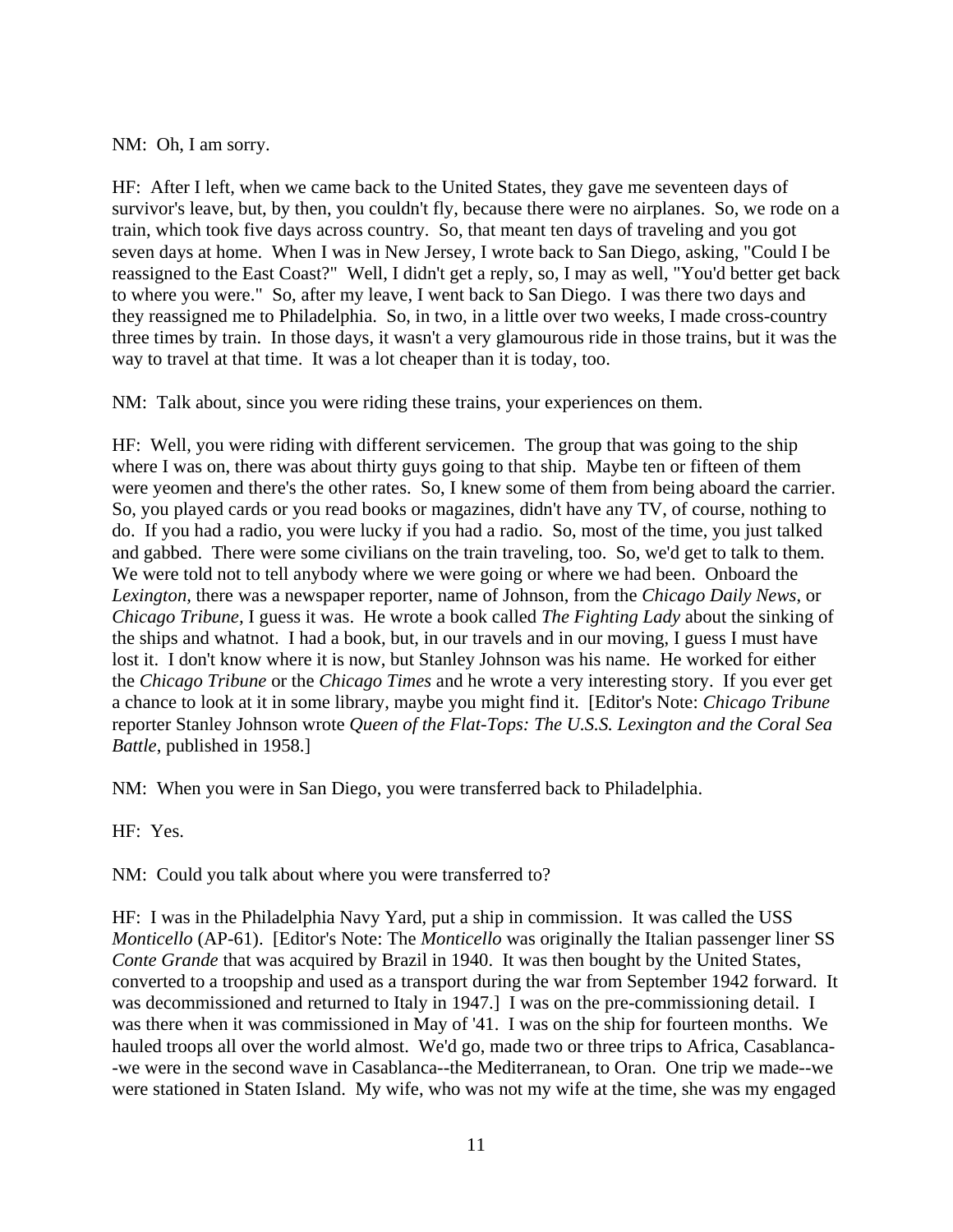girlfriend, I suggested to her, "How about coming into New York and we'd do the town?" So, she came by train from Flemington to Pennsylvania Station and I told her I'd meet her at the information booth in Penn Station. I didn't know it, but we were leaving the next day and we couldn't get off the ship, had no way to communicate with her. Joan stood in front of that information booth all day. She was afraid to leave, because I might show up, and then, she wouldn't be there. Anyway, she took the last train home to Flemington and I never got in touch with her until we got to California. We went from Staten Island, through the Canal, to Los Angeles, where we loaded troops. We took the troops, without an escort, to New Zealand. We had a couple days in New Zealand, Wellington. Then, we went to Perth, Australia, and then, we went on to Bombay, India. Bombay is not Bombay now; I forget what it's called [Mumbai]. We unloaded our troops there. We were in Bombay about three or four days. While in Bombay, I went to Mass with the Bishop of Bombay, which was quite unusual for a bishop to come to a Mass, but it was very nice of him to do that. I don't even remember his name. I should have, but I didn't. We came back the same way; stopped at Australia, stopped at New Zealand, and, from New Zealand, we went through the Canal, back up to New York. I think the whole trip was three months, but I didn't get in touch with my wife until we were in Los Angeles. So, that was like two weeks later. So, she didn't know where I was or what happened to me, but I had no way of communicating with her. We had no cellphones at that time, which was unfortunate, or maybe it was fortunate, I don't know.

NM: When you were ferrying troops to North Africa, New Zealand and Bombay, it sounds like you would be in port for a couple of days.

HF: Yes, right.

NM: Okay.

HF: I did get ashore in Bombay and I did get ashore in New Zealand and we'd go to--well in those days, the first place you headed for was the bar. We'd have a few drinks and meet the women, if you could, meet the ladies, and try to be entertained. There wasn't much to do in sightseeing. There wasn't any sightseeing tours to take at that time. In India, India was a very crowded city in Bombay and there wasn't much to do in Bombay, either. It was good to get out of there. It was a dirty city. It really wasn't [nice], but it was during the war. So, a lot of the Air Force landed there and they would go on to "fly the Hump" [the Himalayas] from India. So, when I was in, one cruise we made to the Mediterranean to Oran, in Oran, the town is above the port. You had to climb the steps up to the city. We would do that and that's the only time I ever drank more than I knew [what] I was doing and, somehow or other, the guys got me back to the ship, but that was the only time I was ever "under the weather," shall we say. While I was there, we got orders on the ship for two first class yeomen to be reassigned, one to go to Officer Candidate School, one to go to sub chaser training school in Miami. Since I wanted to get married, I couldn't go to--I didn't want to go--to officers' training school. So, I said, "I'll go to sub chaser training school in Miami," which they reassigned me. Before I went there, I got married. So, my wife and I moved to Miami, where we lived on Miami Beach while I was going to school in Miami. Miami Beach, at that time, was loaded with Air Force and, every morning, as they would go to their breakfast, they would be walking underneath our window and waking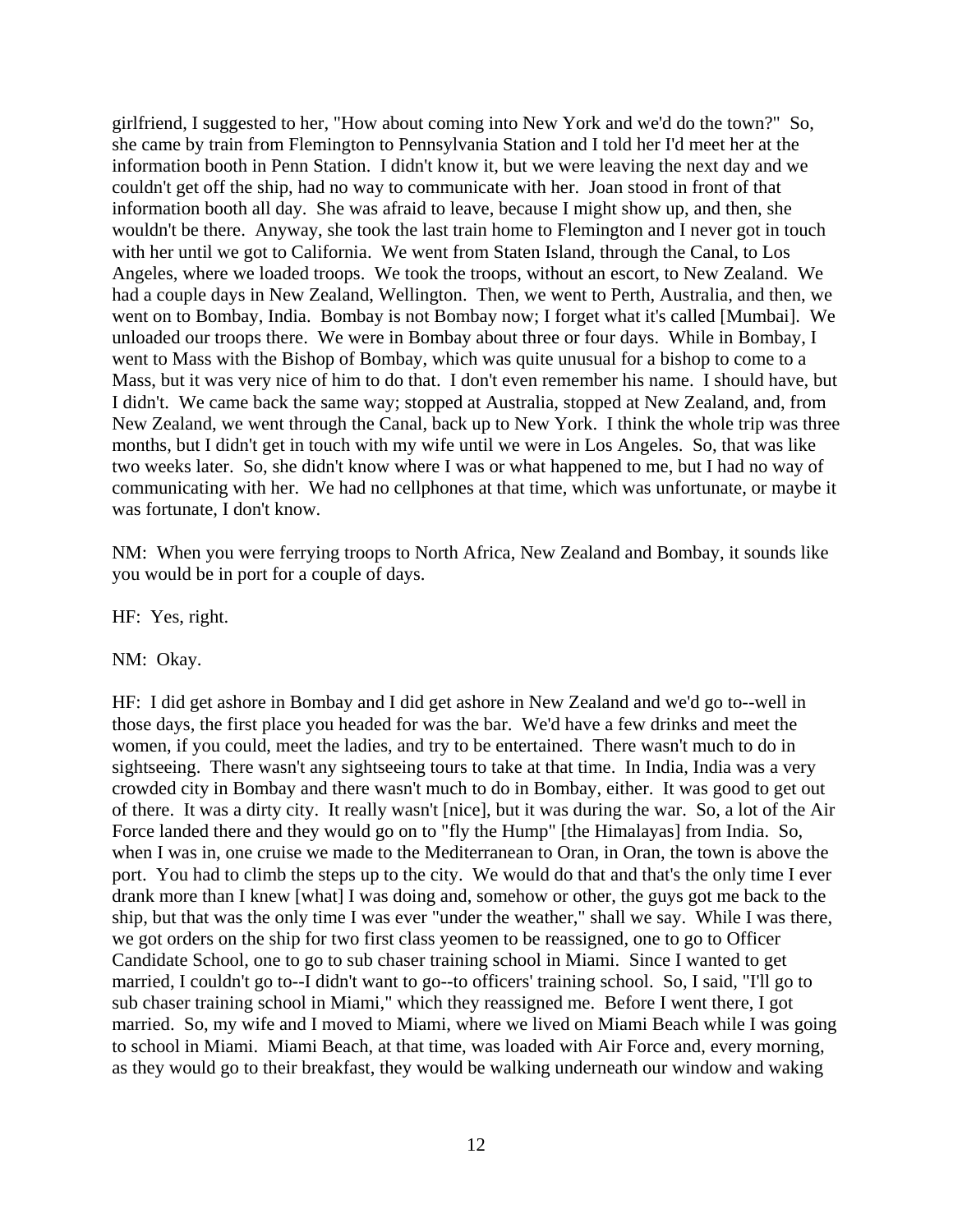us up, which was good, because I couldn't depend on my clock to wake me up, and a couple times, I was late getting back to school.

NM: Did you have any interaction with the troops you were ferrying across to North Africa?

HF: Not really.

NM: Okay.

HF: No.

NM: Your duties aboard the *Monticello* were clerical.

HF: I was in the engineering office.

NM: Okay.

HF: I did the work and that's where I got promoted to first class. We did basically the same thing we did on the carrier, office duties, and, there, my duty station was in the engine room. I told you I manned the engine room telegraph on the bridge. Well, I manned the engine room telegraph in the engine room.

NM: Okay.

HF: So, they would send the signal down, "All ahead full," or, "Stop," whatever, and I would ring that up. That was my duty. One trip, going through the--well, two trips through the Canal, I never saw the Panama Canal. I was in the engine room; that was my duty station, although I did sneak up once, see where we were. We were in Gatun Lake. [Editor's Note: Gatun Lake is an artificial lake that was created to assist in the operations of the Panama Canal.] I could see the lake, but my ambition, one of my things I want to do one of these days before I die, hopefully, is take a trip through the Canal on a cruise ship. We had thought about it, my wife and I had thought about it. We never quite got around to doing anything about it. It's still on my bucket list. My bucket list, although, included going to Ireland, which I did go two years ago, to Ireland, and I kissed the Blarney Stone. So, that's why I have the gift of eloquence. [laughter]

NM: When were you transferred to this sub chaser school?

HF: That was in, the heck was that? October 1943. That's when I got married.

NM: Okay.

HF: I was there until January, when they transferred me to a destroyer escort that they were building in Orange, Texas, on a pre-commissioning detail. It was aboard the USS *Gunason*.

NM: Okay.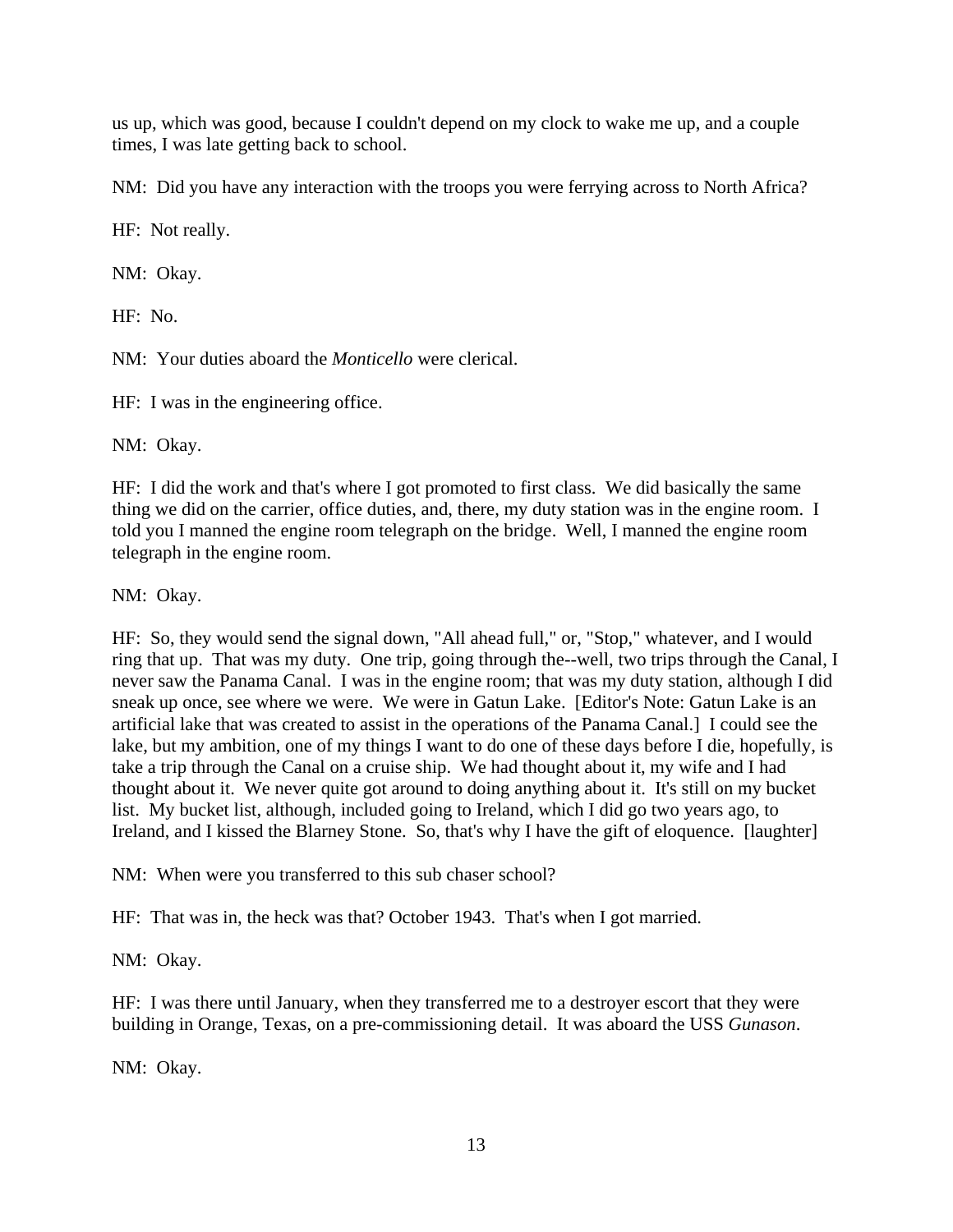HF: DE-795.

NM: I am assuming you got married in Flemington.

HF: Yes, I did.

NM: Okay.

HF: Well, I had leave before I got to Miami. So, they had given me a few days' leave, so, I got married. Of course, all the guys I knew, most of them, were in the service themselves. My cousin, from Staten Island, he was my best man. My father and stepmother came and Joan's father and mother and her sister and brother were there. Her sister's husband was in the Army. He wasn't there. So, the wedding party was rather small, but I guess the accomplishment was pretty good, because we stayed together sixty-three years. So, maybe we did something right. [laughter] So, anyway, when I was on the *Gunason,* I was on there from 19 January through June. While I was on there, I was promoted to chief and, as a chief, you slept up in the bow of the ship, which is like sleeping on a roller coaster. I would sleep on my bunk and wrap my arm around the chain that held the bunks, so [that] I wouldn't fall out. I was always seasick on the destroyer escort. As soon as I hit the outer buoy, I got sick. Anyway, I loved the duty, though. It was great. My office was up right next to the Captain's cabin. He'd come by, chat with you, and there was only three hundred men on the ship, so, you knew everybody. It was like a little, small city. It was, once again, like living in Higginsville, where you knew everybody. We ran troop convoys from Trinidad to Cuba. That was our duty. While at Cuba, we got to go ashore and drink Cuban libres. I didn't get drunk that time. [laughter] That's how, I stayed sober, but we did go to Guantanamo and went to the base there and went swimming in there. That was the one time I dove off a ten-foot board, will never do that again. I didn't make a very good dive, but I really must've had a belly flopper, because I said, "Darn, don't do that again. Stick to the threefoot boards."

NM: In sub chaser school, as a yeoman, what were they training you to do?

HF: Well, basically, they were teaching the same thing, how to take care of a smaller group of people, what your duties would be. Also, you learned how to do other things on the ship, in case you were needed. I didn't have anything to do with the shooting of any guns. I didn't man a gun. My duty on there was, I was the Captain's talker on the bridge. That was my main duty. Being the Captain's yeoman, wherever he went, I went. It was like being his aide. It was great duty, because you knew everybody and the Captain was a nice, easy-going guy. He didn't dictate; he wrote a lot of stuff out in his longhand and said, "Here's what I want you to write out." He was a Naval Academy graduate who'd resigned his commission and went into civilian life for a few years as a city engineer for Springfield, Massachusetts. I never did catch up with him after the war. I would like to. Anyway, he was a captain of a destroyer escort division in the Philippines and I wrote to him when I was in the Philippines. I can tell you about that later. I wrote to him, I said, "Can you get me out of this island?" I was with the Seventh Fleet administrative flag. So, he came ashore and he got me onboard his ship as his aide and we went to China, but that's later in life. When I was in Florida, we went through this school and, as I said, we went to the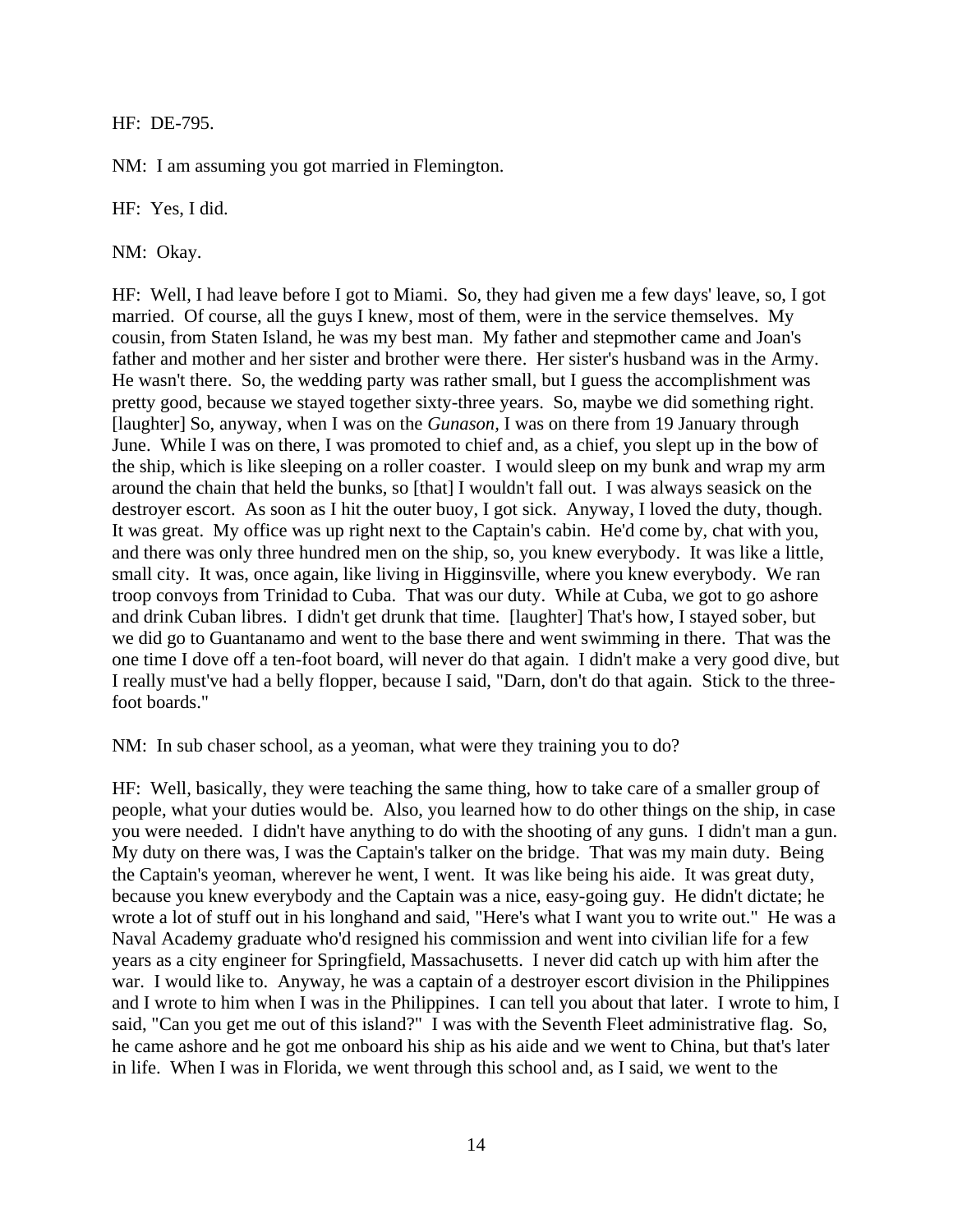*Gunason,* I lived on that, oh, until June of '44, when I was transferred to shore duty in the Third Naval District in New York.

NM: Okay.

HF: New York State, not New York City. I thought it'd be New York State and I liked that, New York City, rather, and it was assigned to Sampson Naval Training Station, up in Geneva, New York. [Editor's Note: Sampson Naval Training Base opened in 1942 and closed in 1946. It was used to train sailors and WAVES during World War II.] Talk about being in the boondocks- -that was the boondocks. As a chief, I was in the naval [office], where they'd receive the recruits and you processed the recruits. I had twenty-some men working in my division and, as the chief, I would supervise what they were doing. We lived in Geneva, New York, my wife and I. We lived in an apartment and, one morning, she woke up with all bites on her arm and I said, "What's the matter?" She said, "I don't know." So, I flipped back the mattress and there was bedbugs all over the bed, and the bedbugs bit her, didn't bother me. Maybe she was sweeter than I was, I don't know. Anyway, we didn't waste much time getting out of there. In fact, we moved that day to Navy housing. We were going to go to Niagara Falls that weekend to visit. Instead, we moved to this apartment, the Navy housing at Niagara Street. The reason I remember that was because of the tie-in with Niagara Falls. We didn't get to Niagara Falls; however, come this September, I'm going to Niagara Falls on a bus trip for four days. My sons and daughters heard that I wanted to drive. They said, "You're not going to drive. We'll pay for the bus trip." So, they're paying for the bus trip, so, why not? So, eventually, I'll make Niagara Falls, hopefully, after all these years. So, that's in my bucket list, too.

NM: Okay.

HF: So, I was there.

NM: You were in Sampson, New York, for a while.

HF: For a year, and I couldn't take it. I just didn't like being in that type of an environment. The war was passing me by and I was not a part of it. I wanted to be like *Mister Roberts*. You ever heard of that movie? You never saw that? [Editor's Note: *Mister Roberts* is a 1955 film that stars Henry Fonda as Douglas Roberts, a Navy lieutenant aboard a supply ship during World War II who desperately wants to be on a combat ship and who clashes with the captain of the ship, played by James Cagney.]

NM: No.

HF: You ought to see that, Henry Fonda. He wanted to go to sea. He was on a bucket ship that was going back and forth, hauling supplies, and he wanted to go where the action was. Well, this was long before the movie came out and I wanted to get back into the war, because I felt, even though we had a son at that time, I wanted to go back to sea. I was in the Navy to see the world. I wanted to be in the fighting Navy, not the land sailors. Maybe it was dumb, I don't know. So, I wrote to the--I had the officer sign my letter, which I wrote to the Navy Department--asking for duty on the USS *Coral Sea,* an aircraft carrier that was being put in commission. As a survivor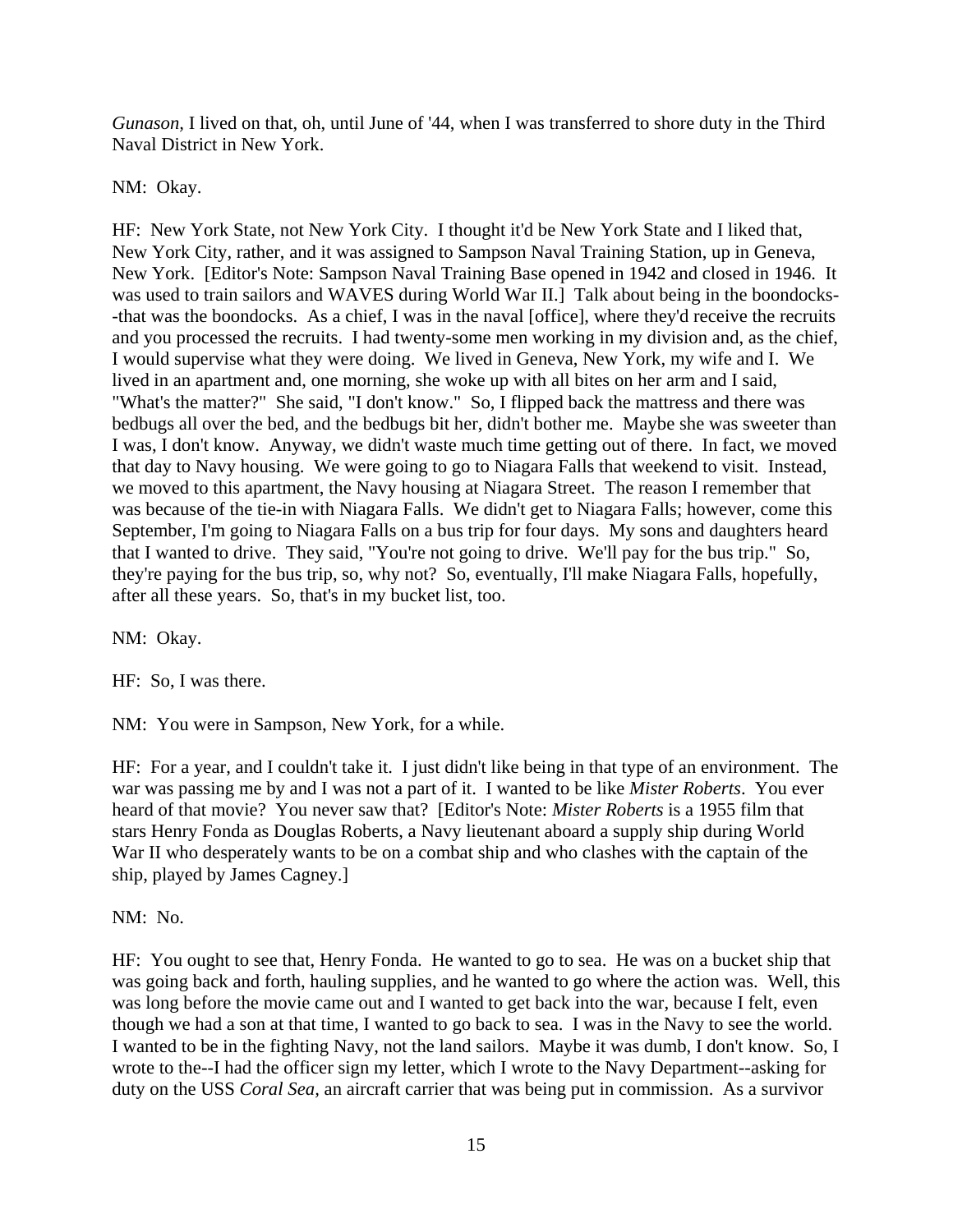of the Coral Sea, I thought that might be a way to get on the ship. [Editor's Note: The USS *Coral Sea* was an aircraft carrier that was commissioned in 1947 and was in service until 1990.] Anyway, within two or three days, I had a letter back. "The quota is filled up, report to San Francisco [in] the next five days." I had five days to pack up my family, move them back to New Jersey and get moving out to San Francisco for further assignment. While in San Francisco, they assigned me to the Seventh Fleet Headquarters in the Philippines, in Samar, I believe it was. I forget the name of the island. [Editor's Note: The US Seventh Fleet was created in 1943 and was commanded by Vice Admiral Thomas Kinkaid for the majority of the war. Samar is the third-largest island of the Philippines.] If I thought India was bad, the Philippines were worse. I was a chief yeoman--I was assigned to type radio messages up. They had so many chief yeomen, they didn't know what to do with them and that was one of the reasons I wanted to get out of there. I asked the Executive Officer, "You know I'm a yeoman--I do different things than type messages. Can I be reassigned?" "No, just stay there." "Okay." So, that's when I wrote to this Captain (White?), who had put this ship into commission, to come aboard, to come ashore to get me. So, when he came ashore the next day, he says, "Who's in charge here?" I told him the Executive Officer's name, which I forget. He says, "Oh, I know him. I went to school with him. I'll go see him." So, he went in to chat with him. He was a full captain by this time. In about a half an hour, he came out. "Pack your bag, you leave tomorrow." So, I said, "Oh, boy, I'm glad." He says, "I'll tell you one thing. We're not going home." I said, "I don't care where you go. Get me off this island," because the war was over then, but I had only been in the Philippines maybe a week or ten days when they dropped the atom bomb. [Editor's Note: The first atomic bomb was dropped on Hiroshima on August 6, 1945. On August 9, 1945, a second bomb was dropped on Nagasaki, which brought the Japanese to surrender.] So, we went aboard the ship and we made [the voyage]. He was the division commander for four or five ships and I was part of his staff. I was the yeoman or his aide, we had the chief radioman, we had a chief pharmacist's mate, or the doctor, not a pharmacist's mate, and that was his staff. So, he says, "Well, we're going to China." I say, "I don't care. The war's over." So, we went to Iwo Jima and we're there for a while and the typhoon came up. So, we rushed out of the channel. It was during this storm that five destroyers turned over, were sunk. Fortunately, we didn't. In the next two weeks, we went through three typhoons and, believe it or not, I was sick in every one of them. The sea was so bad, but, anyway, the ship survived, and so did I, and we landed in Hong Kong, where we were until the following January or February, I guess it was. We didn't have much to do there except be stationed, sitting there. We played softball every day, which I was the captain of our softball team. The nights, we'd play movies. If you wanted to go ashore, there was nothing much to do ashore. The Japanese had pretty much gutted the island. They have a mountain in Hong Kong. You ever been to Hong Kong?

NM: Yes.

HF: Have you?

NM: Yes, my wife is from Hong Kong.

HF: Oh, okay. You know the mountain that's there? The Peak, they call it. [Editor's Note: Victoria Peak is the tallest mountain on the island of Hong Kong.]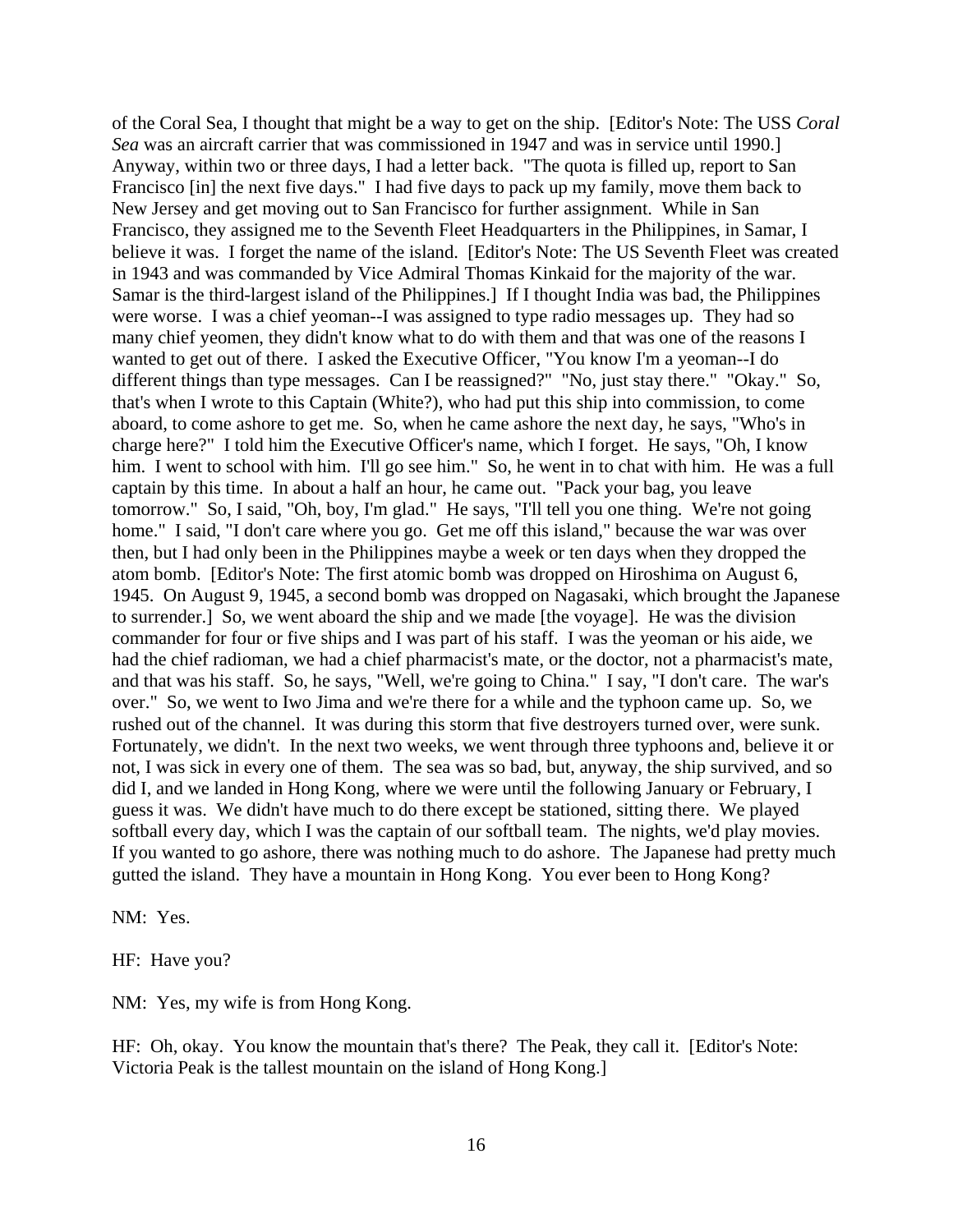NM: Yes.

HF: We climbed up that mountain. They have a train, tramway, that wasn't working; they had burned all the buildings on the mountain. So, this chief signalman and I decided we're going to climb up the mountain and he was going to bring his signal flags to signal the ship when we got up to the top. So, we did and he got his flags out and signaled the ship and it was great fun. Anyway, it was great to talk about it, that you have. You must have ridden on that tram, haven't you?

NM: Yes.

HF: Yes, quite a view from there, huh?

NM: Yes.

HF: Well, it was interesting, because watching, seeing all the houses that had been burned, just part of the building standing, all the wood was taken out. There was no wood in the houses, but it was nice. It was a great town. Does your wife like the town? Did she like the town?

NM: Yes, she is from there.

HF: I know.

NM: Yes, she came when she was young.

HF: Oh.

NM: Her family is from there.

HF: All right.

NM: While you were in the Philippines, you mentioned that the atomic bomb was dropped.

HF: Yes.

NM: What was your reaction, and the reaction among the men in Samar?

HF: Well, I guess most of the men were happy and they started shooting off the guns, with all the ships, and it was like a Fourth of July celebration that night. Everybody was shooting off their guns and celebrating. I guess some of them were drinking a little too much, to help them celebrate, but, other than that, I can't remember much about it, just that, "Hey, the war's over," and, if you had enough points, you were eligible to get out of the service, to go home. Well, I was on an enlistment; I couldn't get out. I had more than enough points, but that didn't mean anything to me. I had signed up for six years and the six years, they were going to stick that to me, which is okay. I liked the Navy and I loved being [in it]. The only thing I didn't like was being away from my wife and my son. So, I guess the celebration went on for a couple of days,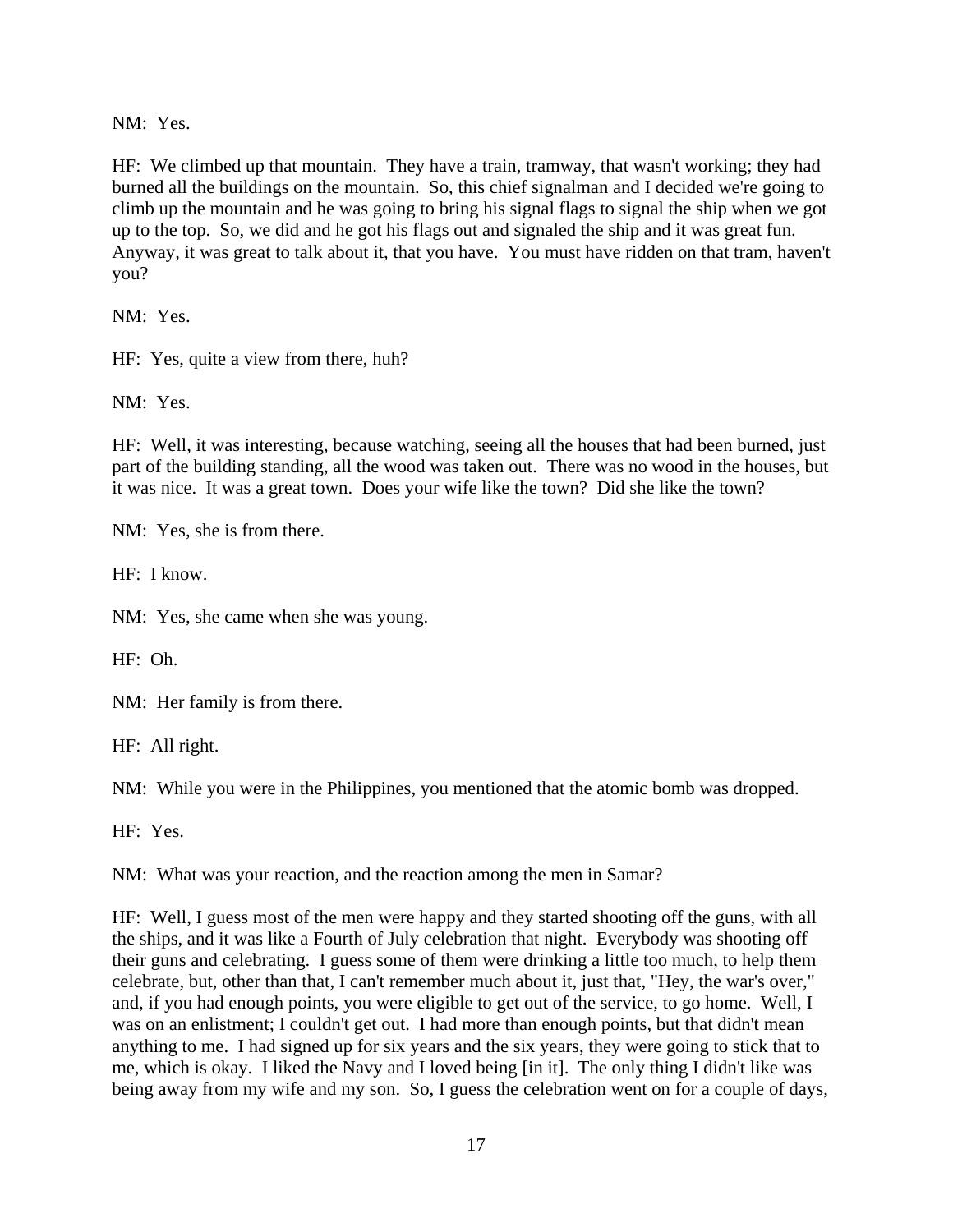but not the shooting, but they were figuring how many points each guy had. They were going home. The guys who were in the radio shack that I was working at, they were all getting ready to go home. They were all, mostly, Naval Reserve people and they had enough points to go home. When I went aboard this one ship, the chief, the first class yeoman of that ship, he couldn't get out unless he had a replacement. I said, "Well, I'm part of the flag. I'll take your place, if that'll help." So, that's how he got home. I took his place, even though I was part of the flag. I was a part of the ship, too. That was the USS *Douglas A. Munro.* [Editor's Note: The USS *Douglass A. Munro* was a destroyer escort in service from 1944 to 1960.]

NM: Okay.

HF: DE-422*.* 

NM: You were in Hong Kong for quite a while. Did you ever get the chance to go into Hong Kong?

HF: Yes, I rode the ferry over to Kowloon. [Editor's Note: Kowloon is a section of Hong Kong that lies on mainland China, across from the island of Hong Kong.]

NM: Okay.

HF: Just to say I'd been in China.

NM: Okay. Could you talk about what it was like after the war? What did you see? Does anything stand out that you remember?

HF: Nothing, the part of China itself, because, as I said, we took the ferry over one day, just to say we were in China. I wasn't going to go any further and I don't know what we did. We just walked around in Kowloon. I went back to Hong Kong, where we stayed aboard ship, and I went ashore from time to time.

NM: Was there still Japanese in Hong Kong at that point?

HF: If they were, they were prisoners. I didn't see any.

NM: Okay.

HF: We had made one trip to Kowloon, to down south, some island, and, there, we saw some Japanese prisoners being taken aboard one ship, but that's the first Japanese that I actually saw. In the whole four years of war, I never saw a real live Japanese man, unlike, maybe, the Marines, who saw plenty.

NM: What were your plans for after your six years were up?

HF: Well, when I came home, as I said, my first reaction was, "I'd like to join the Naval Reserve in Trenton." I didn't have a car. The car we had when I was up in Geneva, my wife sold.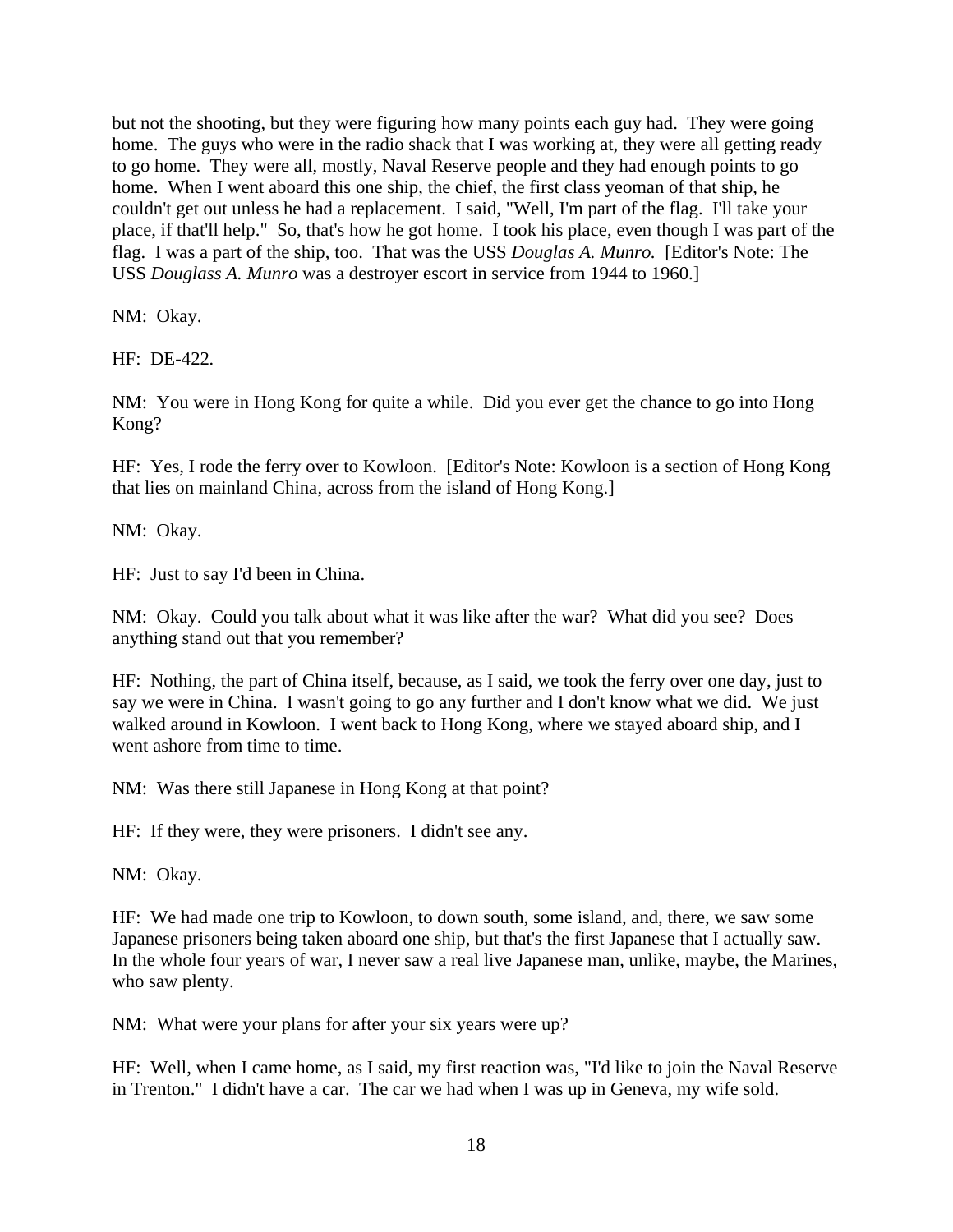Another fellow and I, it's funny, because he and I went to Trenton to join the Naval Reserve. They took him. They wouldn't take me, because they had too many chiefs. Well, I could have joined the real Navy and said, "Well, you have to take me. I'm going to extend my enlistment." My enlistment wasn't up until November. This was in October that I went down there. So, I said, "Well." He was accepted and he stayed in twenty years. At one time, I thought about being a career man and staying twenty or thirty years, but I had another baby coming in November. We would have two children and traveling around, at that time, I just didn't think it was the thing to do. I thought, "Well, I ought to stay home and take care of the children. Since I went off to war with one, maybe I should take care of two of them," which I did well. So, I went to work for my father-in-law in the five-and-ten business for fourteen years. I could see that I wasn't making as much headway. He couldn't afford to pay me much and he wasn't making much money in the five-and-ten business. So, I applied for a sales position with the Equitable Life Assurance Society. I made three letters; I wrote to Prudential, Metropolitan and Equitable Life. I was accepted by all of them, but I decided to go with Equitable Life, mainly because they didn't have a debit, where you had to go up to see the same people and pick up their premiums every month. With Equitable, it was, more or less, you sold something, either life insurance, health insurance, or group insurance, you made one visit, and then, they did the rest by mail. So, I stayed with Equitable and I retired after twenty-five years. I didn't stop selling insurance for another thirteen years, but I retired with Equitable after twenty-five years. Equitable has [been] very good to me, as far as my health insurance, my pension, which I got from Equitable, and I still get. What it will mean next year, when Obamacare goes into effect, I don't know. There's no telling what happens to my secondary carrier, because they have Medicare, and then, my secondary health care. Working with Equitable, the first year was mostly on commission, although they did give you a small living wage, which wasn't very much to live on. It was interesting, because many of the people that I called on knew me from coming in and out of the five-and-ten and having grown up in the area. Everybody knew me from playing ball or from church. So, it isn't like being a stranger in a town, trying to sell something. So, on Saturday mornings, I would go out and go to parts of the county and just knock on doors and meet people and tell them, "I'm with the Equitable. I'd like to talk to you sometime. If you want to talk to me, fine. I'd like to have you and your husband home," and that's the way I built my business up. You can't do that today. I think they'd shoot you, when a stranger would come knocking on the door, but, in those days, the county was even more close than it is today. People of one part of the county knew each other, or knew of each other. Even though our five-and-ten was in Flemington, we had customers from Clinton and from Whitehouse and from Frenchtown. So, they knew; they might not know me personally, but they knew who I was. So, it was great living. I belonged to the American Legion and the VFW and the Knights of Columbus and the Catholic War Vets and Lion's Club. So, I was very active in the community as well as being seen as the local merchant. So, it had a lot to do with what I think was successful, because it helped raise my seven children and send them to college, or whatever they did. Not all of them went to college. My oldest son joined the Marines. He was in the Marines. My oldest daughter, Kathy, she went to beautician school. My next oldest daughter, she was a secretary, worked for Johnson and Johnson. My son went to Sienna College and Trenton College. My youngest son went to a college in [Boston], Boston University, on a scholarship for soccer. Then, he finished up at South Jersey College and my daughter went to Dayton University. My youngest daughter was married very young and she had five children, but she went to college at night and got a bachelor's degree and, later, a master's degree. It took her eleven years to do all that, which I'm very proud of her, and all the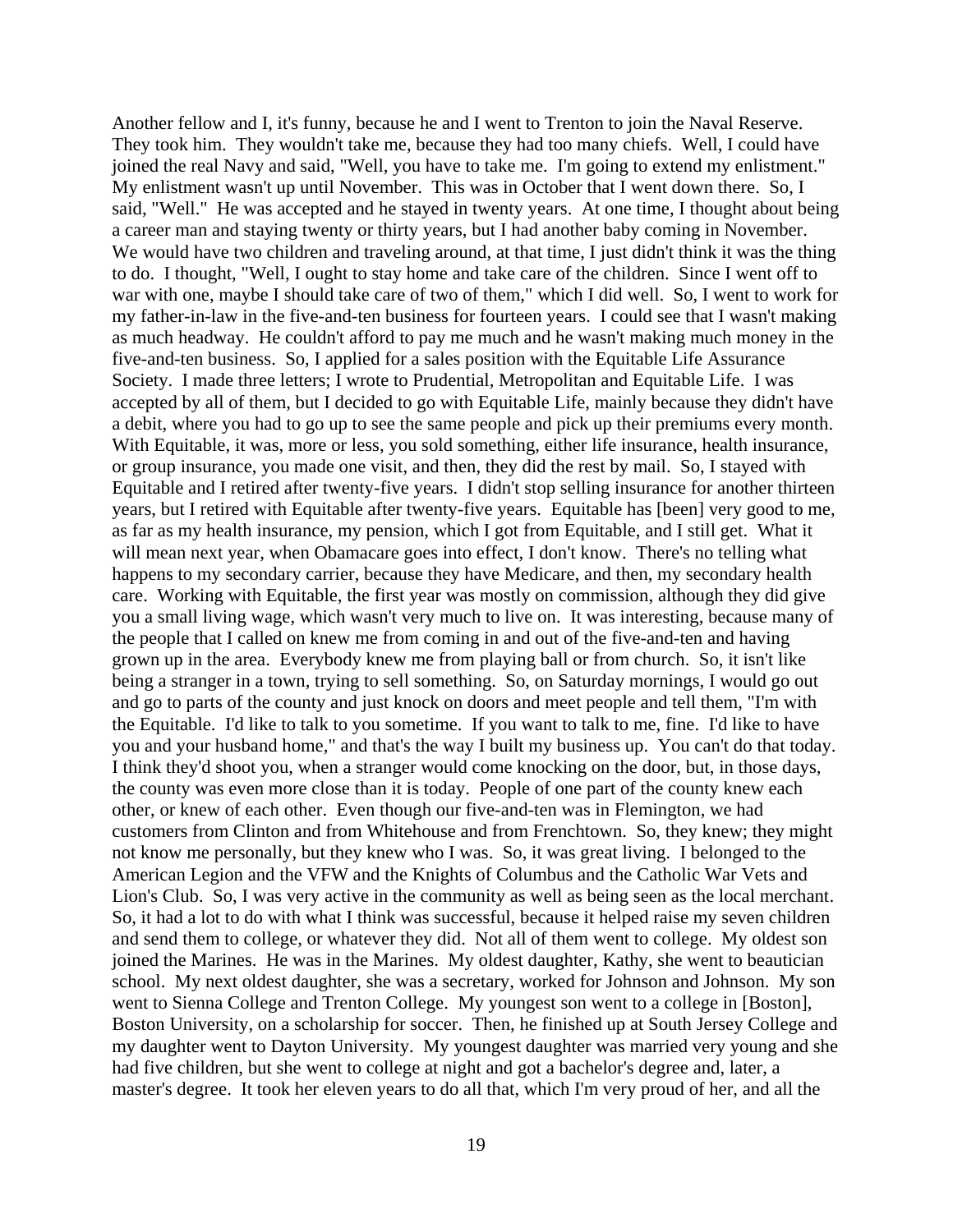children, but she did it by herself, with very little help from her husband. She has since divorced him, with five children and seven grandchildren.

NM: When you were working in the insurance business, did you have an office in Flemington?

HF: No.

NM: Okay.

HF: My office, originally was in Plainfield. Then, we moved to Edison. That's where it was, I guess, when I retired, but the office, I would put ads in the paper or people knew me, but there was no office in Flemington.

NM: Okay.

HF: My neighbor across the street worked in the home office of Equitable in New York and, in the wintertime, he would leave the house, catch the train at seven o'clock in the dark and he'd get home at night, seven o'clock at night in the dark. So, he never saw Flemington in the daytime during a work week, which I thought, "Boy, I'm glad I'm not working in New York."

NM: You mentioned that you worked at the five-and-dime store for quite a while.

HF: Fourteen years.

NM: Did you get into that right after you got out of the Navy?

HF: Yes.

NM: Okay.

HF: Yes.

NM: It sounds like you were recruited into the business.

HF: My father-in-law asked me to work, would I work for him.

NM: What was it like to work at a five-and-dime store?

HF: It was hell. Well, I shouldn't say that; I shouldn't say that, I'm sorry. [laughter] No, the one thing that disturbed me most of all was, in the Navy, if I didn't have the duty, I was free to go on the weekends. Working in the five-and-ten, Saturday, you didn't go off, because that was a busy day. Friday night and Saturday, you were working. I'd see these guys going to the football game on Saturdays and just how envious I was of them. Anyway, it wasn't that you were dependent on yourself so much, it was depending on what you had for sale. The customers that came into your store, you could go out and bring them in; with selling insurance, you could go before the people.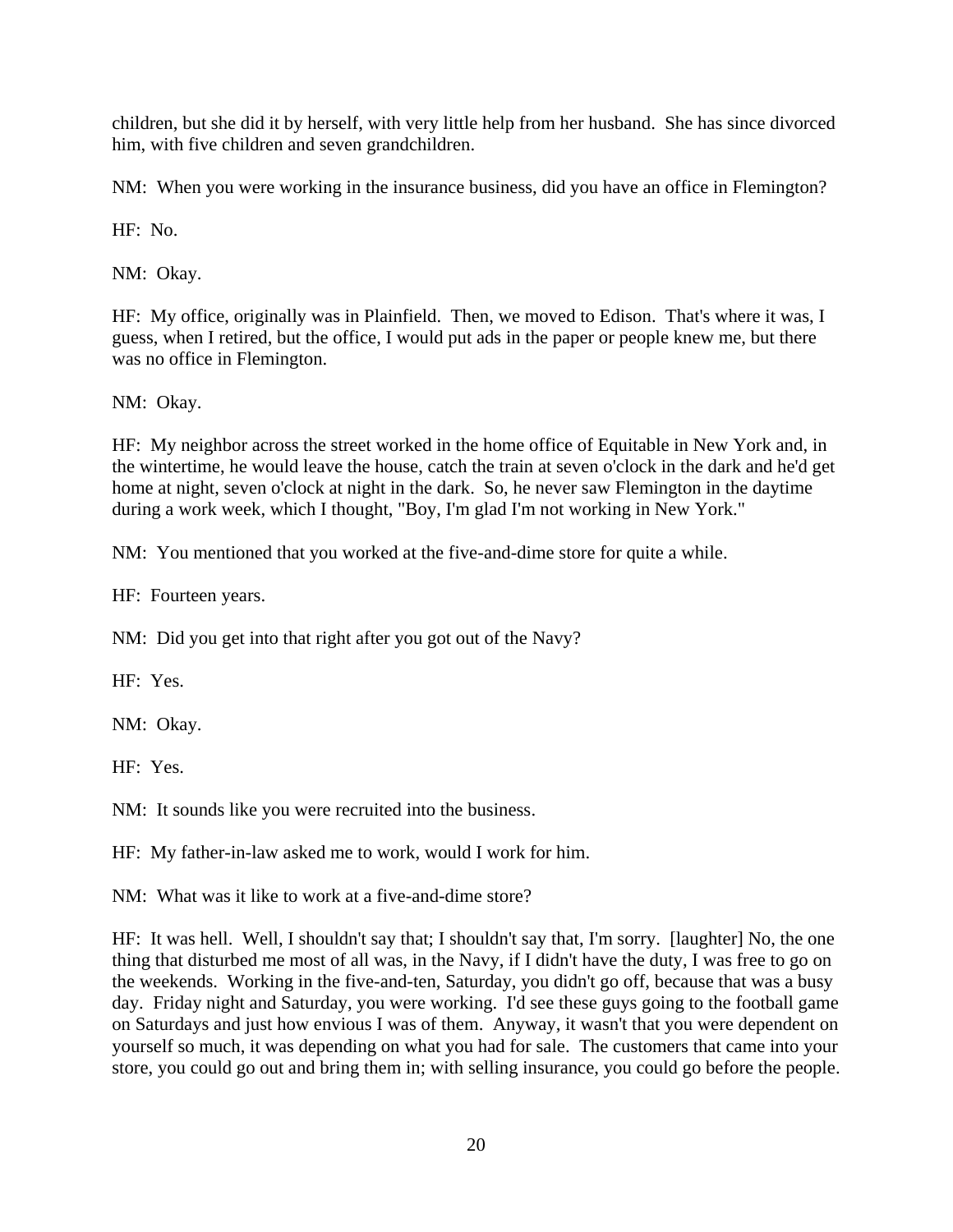It's a little bit different, selling, and I was good at talking, so, I guess that helped. Well, I always thought I was good at selling and talking, anyway.

NM: You had seven children. I wondered if any of them were eligible for the draft during the Vietnam War.

HF: Yes, my second oldest son, Pat; not my oldest son. My oldest son was in the Marines, Pat; my next one, he was eligible for the draft, but he wasn't called. Maybe he was in college, I don't remember, but he went to Sienna, New York, Albany, went to college, but my other son was long after that. He wasn't eligible for the draft.

NM: After you retired, you actually moved outside of Flemington.

HF: No, we lived in Flemington. See, after I retired, we lived in Flemington until our children- well, let me see, no, I guess I was retired [when] we moved--the children had all been married and gone. We moved to Forked River, New Jersey, where we lived for, like, seven years.

NM: Okay.

HF: I bought a house in Forked River and we had a house in the lot, which, later, we sold, and we bought a modular home in Barnegat. For the first time in my life, I didn't have a mortgage. I made enough money on the sale of the house in Forked River to buy the mortgage. It was a double-wide house and a nice little lot. It was like living in a house, except that it was a modular home, in a regular community of modular homes. It was 250 homes on Route 72. Are you familiar with [Route] 72, going to Long Beach Island?

NM: Yes, I am.

HF: Well, if you happen to pass there, it's about ten miles from Long Beach Island.

NM: Okay.

HF: It was wonderful. I worked at a golf course in Little Egg Harbor, as a starter. I played golf three or four times a week. The kids were all on their own. My wife was very active in the community. We worked for St. Vincent de Paul, with the church. We were active in the church and with the community. It was wonderful. Then, my wife and I both got--well, she was sick before I was--but I had a stroke, a minor stroke. While I was in the hospital, they were looking to release me and another doctor came along and said, "No, you're not going to get released, because you have Lyme disease." So, they kept me another week or two. When I got out, the kids kind of thought, well, we were both sick, they would like to have us closer to them, in case we needed them. One son lives outside of Flemington on the Old Croton Road, Patrick. My daughter Kathleen lives in Three Bridges. That's only four miles away. My other daughter, Eileen, lives in Whitehouse Station. So, those three convinced me, convinced us, to move back to Flemington and they have been very helpful from time to time. It wasn't too long ago, about a month or two ago, I called my son up at nine o'clock at night, I said, "We'd better go to the ER." So, he came over and picked me up, we went there. I was there from quarter to nine at night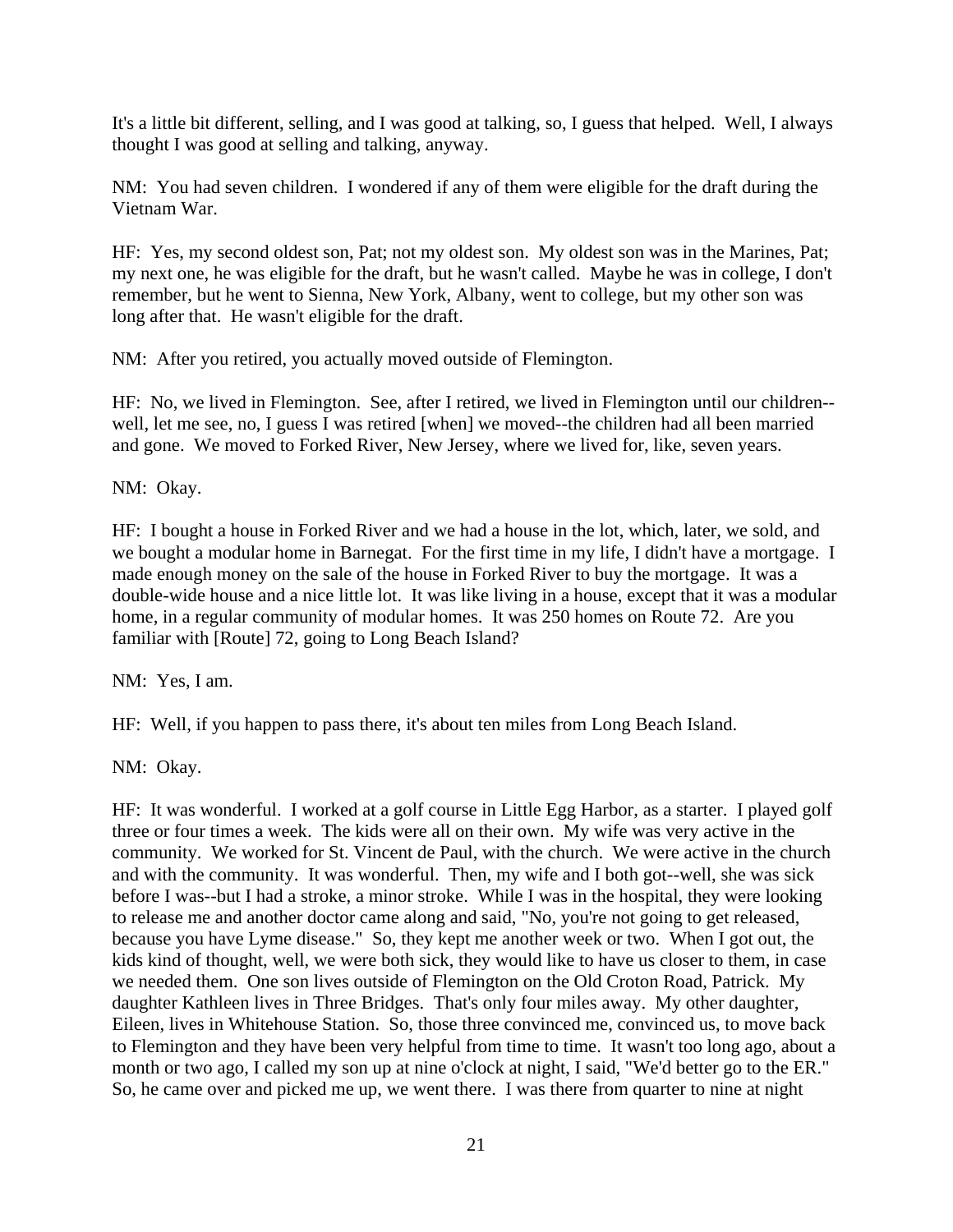until four-thirty in the morning. I was bleeding from my mouth from a tooth extraction, couldn't stop the bleeding. So, they were very handy. What would I have done if I'd been down in--who knows? Anyway, they have been very helpful and, as I said, they're paying for my bus trip to Niagara Falls.

NM: Since you have lived in Flemington for a long time, can you talk about how the community has changed? I know that Flemington has grown in terms of population.

HF: The town of Flemington itself has not grown that much.

NM: Okay.

HF: The outskirts have grown considerably.

NM: Could you talk about how it has changed from when you first came here to now?

HF: Well, it used to be, in years ago, people would come into Flemington to shop. There were many shops, including two five-and-tens in Flemington. There was a food store, two food stores. There was shoe stores. It was a great shopping area, but, gradually, the developments outside the town were built up and the town itself, the Main Street, kind of died. They're hoping to reestablish something, but the biggest problem with most people in Flemington itself is the parking areas. There's not too much parking, even though they keep talking about, "Park the next block away," but people don't want to do that. They'd rather park three hundred yards away in the parking lot, but they have lots of stores to visit. That's the main difference. The town itself is a wonderful town to have your children grow up. Years ago, everybody knew everybody. If your kids did something, half an hour later, you knew about it. Some neighbor would [say], "Hey, I just saw your boy or your daughter doing something." Well, I guess it's still that way, if they know you. It was nice knowing that you could count on a neighbor. I guess you can too today, although, it's a little different. They built this big apartment house, which I now live in, which most of the people living in the apartment are not from the area. There's one couple from Long Island, a couple from Jersey City, a couple from all over. So, it isn't as they were born [here]. They know very little about the area and some of them seem to not care. They live in the apartment house and that's where they stay, where some of them can't care, too, because, as you saw, walking in with the lady with the pushcart, a lot of people are like that. They're not really well enough to do too much and this is very comfortable for them to be here, which we didn't have years ago. We used to have a mailman deliver mail. He knew everybody and [told] everybody what's happening. He knew the lines of communication, always had a joke for you, and it was pretty [nice]. Growing up in the town, it was a friendly town, I always thought, and it was nice to grow up in. It was nice to say, "Yes, I lived in Flemington." I still live in Flemington.

NM: In relation to the town center, where did you and your family live in Flemington?

HF: We lived down by the Presbyterian church, two doors down from there. We bought a house. It was 150 years old. It was the only house for sale in Flemington at the time. When I got out of the Navy, we lived with my mother and father-in-law on Spring Street. They had a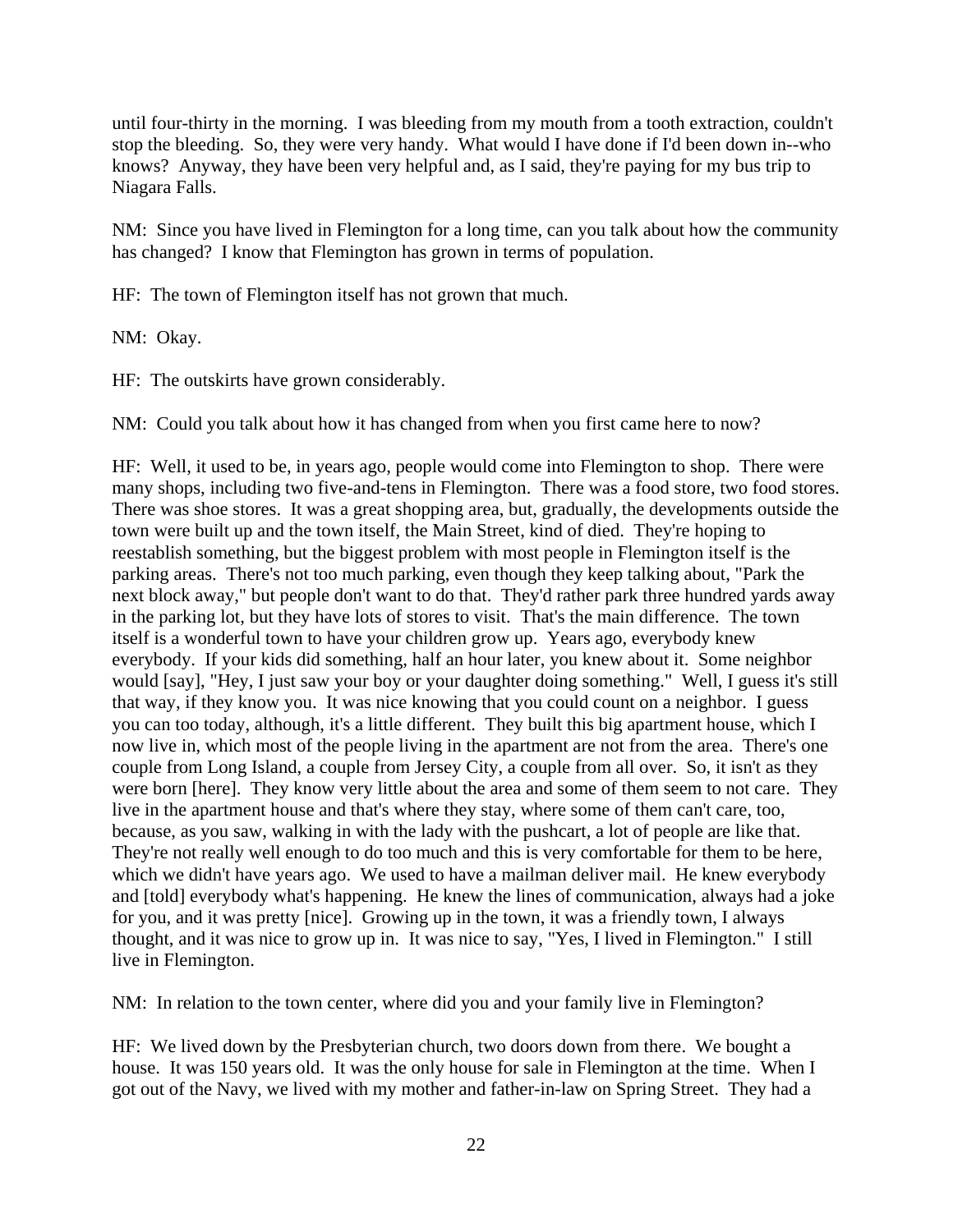son and daughter live with them and, when we were there with two children, it was kind of crowded, with one bathroom. So, we bought this house on East Main Street, which was an old house, didn't have central heating. We bought it for sixty-five hundred dollars. We lived there fourteen years. I put over ten thousand dollars in repairing it and fixing it up, putting in central heat, tearing down some of the out buildings, and I sold it. It took three years to sell it for seventy-five hundred dollars. Today, it sells for three hundred thousand dollars. We built a house on West Road, near the Catholic cemetery. It's on the outskirts of town, the last street in town. We lived there almost seventeen years, when all the kids grew up. They went to school there, they got married. That's when we decided to move to the Shore, but, again, we lived up on West Road, which was almost a dead-end street. The kids could play in the graveyard, which I'd used to hit my golf ball up in the graveyard. They had baseball fields in behind our house. All the people on that street--it was called, originally, Veterans Street--all the people that had built houses, and many of them built their own house, were veterans. A lot of them are dead now. They were all, mostly, World War II veterans, and, now, they made that street a dead-end street. You can't travel through to the cemetery on that street. The fellow that bought our house for sixty-two hundred dollars, I guess; today, it would sell for, like, 300,000 dollars. It was a fivebedroom ranch, split-level. There was only one other house in the county built like it. My wife used to work for the real estate agent and she had this friend that also sold real estate who knew of this builder that wanted to build in the Flemington area. He had built one house, on over behind Three Bridges somewhere. We went over to look at it. We liked it and we had a contract with him to build it. In the meantime, we had to sell our rickety, old house that, as I said, it took three years to sell it. We finally sold it, with about a month to go with our contract, and he built it for us. It had five bedrooms, two-and-a-half baths. The only part about it was the front part of it, the lawn, didn't go down to the street very evenly. It came to like a cliff. We had to have that adjusted. The driveway washed out the day or two before we moved in, because of the big storm we had. We were able to--we bought the property from the church--I asked the pastor, "Could I park in the cemetery?" while they got around to building a driveway. So, we did that for about two or three years, until we got enough money together to have it paved, which we did eventually. In those days, with seven kids, I didn't have a lot of money, so, we didn't. We didn't go heavily into debt, like some people do today. If you can't pay for it, you wait, seemed to wait. Anyway, we loved it and it was a great place. When the kids all grew up and moved out and got married, my wife said she didn't want to spend the whole part of her life cleaning house and I didn't want to spend all my time cutting grass. So, that's when we decided to move, but we couldn't find a place to, that was small enough that we could afford in Flemington or nearby. That's when we looked to the Shore, which had the cheaper housing, or less costly, plus less income tax. Forked River was the home of a place called the nuclear power station and taxes were very low at that time because of that. A couple years later, the Governor decided that they should take those taxes and redistribute them to Jersey City, Newark, Trenton, people that needed it. So, we spread our taxes around and the taxes went up, or something like what's happening with the President in the White House today.

NM: I want to give you the opportunity to add anything that you would like to add to the record, either about your early life or your time in the service.

HF: Well, my early life, really, my one disappointment was, I never really knew my parents that well, since I didn't live with them very much. When I got out of the service, my mother had been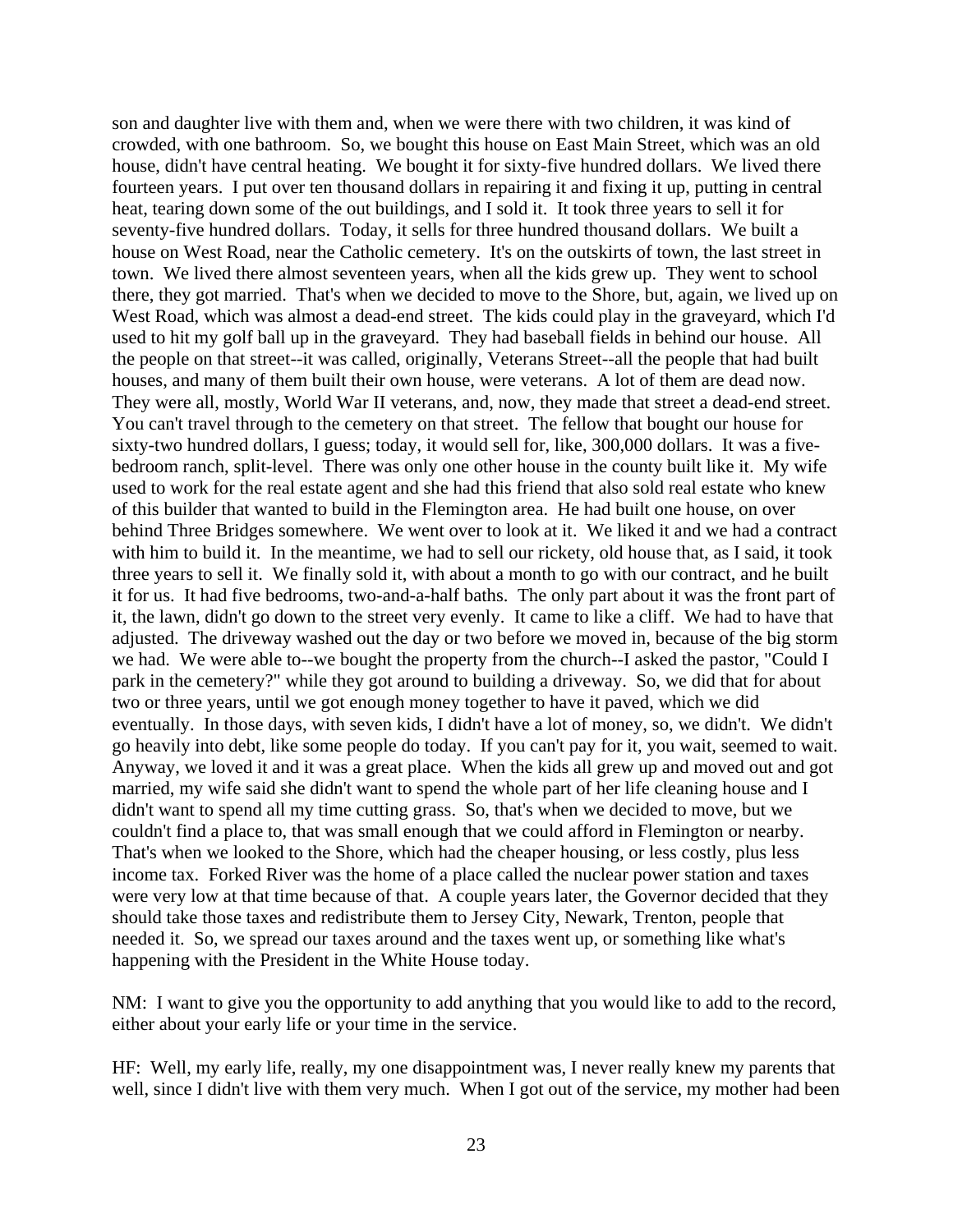dead. She died while I was in the South Pacific. The lady my father married later, I'd met her a few times. I knew her, but not well, even though they came to babysit a couple times for us. My father retired and moved to Arizona to be near his wife's family. They lived in Phoenix. We visited them one time. I didn't know them very well. When my stepmother died a few years later, I went out to Phoenix to help my father bury her and I brought him back to live with us on West Road. The things I should have asked him, I'm disappointed that I didn't; whether he would have told me, because he wasn't much of a talker. He didn't talk, hardly at all. He didn't understand living with seven children and the ins and outs of kids bringing kids in. That was a whole new thing for him, because even when I lived with him, I was an only child. So, to live with these circumstances was kind of hard on him. All his peers were dead, all his brothers were dead. So, it was kind of hard on him, but I thought it best for him to come live with us, since I was the only relative he had, which he never complained. My greatest mistake, my greatest disappointment, not a mistake I guess, is that I didn't question him about his early life, his grandfather, because both of my grandparents or all of my grandparents were dead when I was born and why I didn't find out more about them. You go through this Ancestor.com, you find out a lot, but it's not like talking to a human being who knows more than Ancestor.com does. So, that's my biggest disappointment in growing up. Another thing that I did, I really hurt my father. When I came back from the ship being sunk, for some [reason] or another, I had some resentment against my father over where he buried my mother, or how he buried her or where he buried her. I don't know to this day where she's buried. She was cremated, I knew that, but I don't know where. I don't know what they did with the body. So, when I came back from the ship being sunk, I didn't go home. I came to Higginsville and stayed in Higginsville, which, looking back over the years, it was a very bad thing to have done to my father. I wouldn't want it done to me and I never really made up to him for that. I've often thought at night, "What a jerk you were, that you didn't do that, that he was only your father. Maybe he had other reasons for what he did." So, that's the one part of my life that I really regret, hurting his [feelings], and he never said a word about it, never brought it up. As I said, he didn't talk much. Whether he kept it all within himself--I don't think he ever talked to my kids about it. My daughter Eileen used to play her instrument in the high school band. She'd come home and practice. He said to her, "That's very nice. You keep practicing, you might amount to something." She keeps talking about that from time to time. [laughter] I think the biggest problem he had was putting up with all of those kids.

### [TAPE PAUSED]

NM: Since you were in the Navy for six years, did that have an impact on you moving through life at all?

HF: No, I don't think so. I still root for the Navy, except when they play Notre Dame. [laughter] I root for the Navy in anything they do. I belong to the Navy Admiral Nimitz Naval Reserve, something; it's in California.

NM: Is there anything else you would like to add, either about your time in the Navy or your career afterwards, before we conclude?